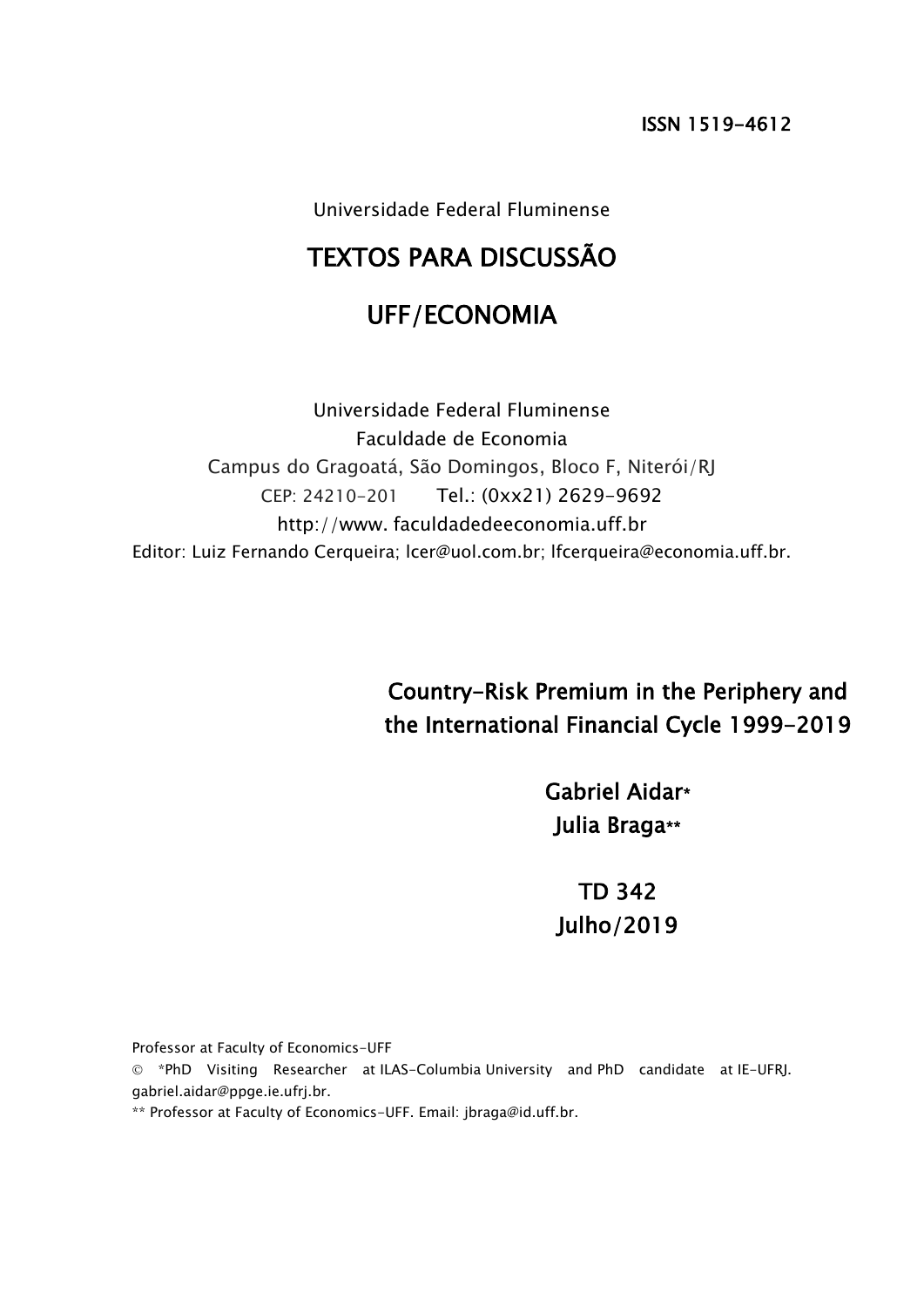

## **ABSTRACT**

Taking into account the pull-push debate on the weight that external or internal factors have on the behavior of capital flows and country-risk premium of developing economies, the aim of this article is to assess empirically the extent by which the push factors, linked to global liquidity and interest rates, (compared to country-specific factors) play on the changes in the risk premium of a set of countries of the periphery, in the period 1999-2019. This done using the methodology of Principal Component Analysis, which can relate the information from different countries to its common sources. We also test for a structural change in the premium risk series in 2003, by means of structural break tests. We find that push factors do play the predominant role in explaining country risk changes of our selected peripherical countries and that there was indeed a substantial general reduction in country risk premia after 2003, confirming that the external constraints of the periphery were significantly loosened by more favorable conditions in the international economy in the more recent period. The results are in line both with the view that cycles in peripherical economies are broadly subordinated to global financial cycles, in but also that such external conditions substantially improved compared to the 1990s.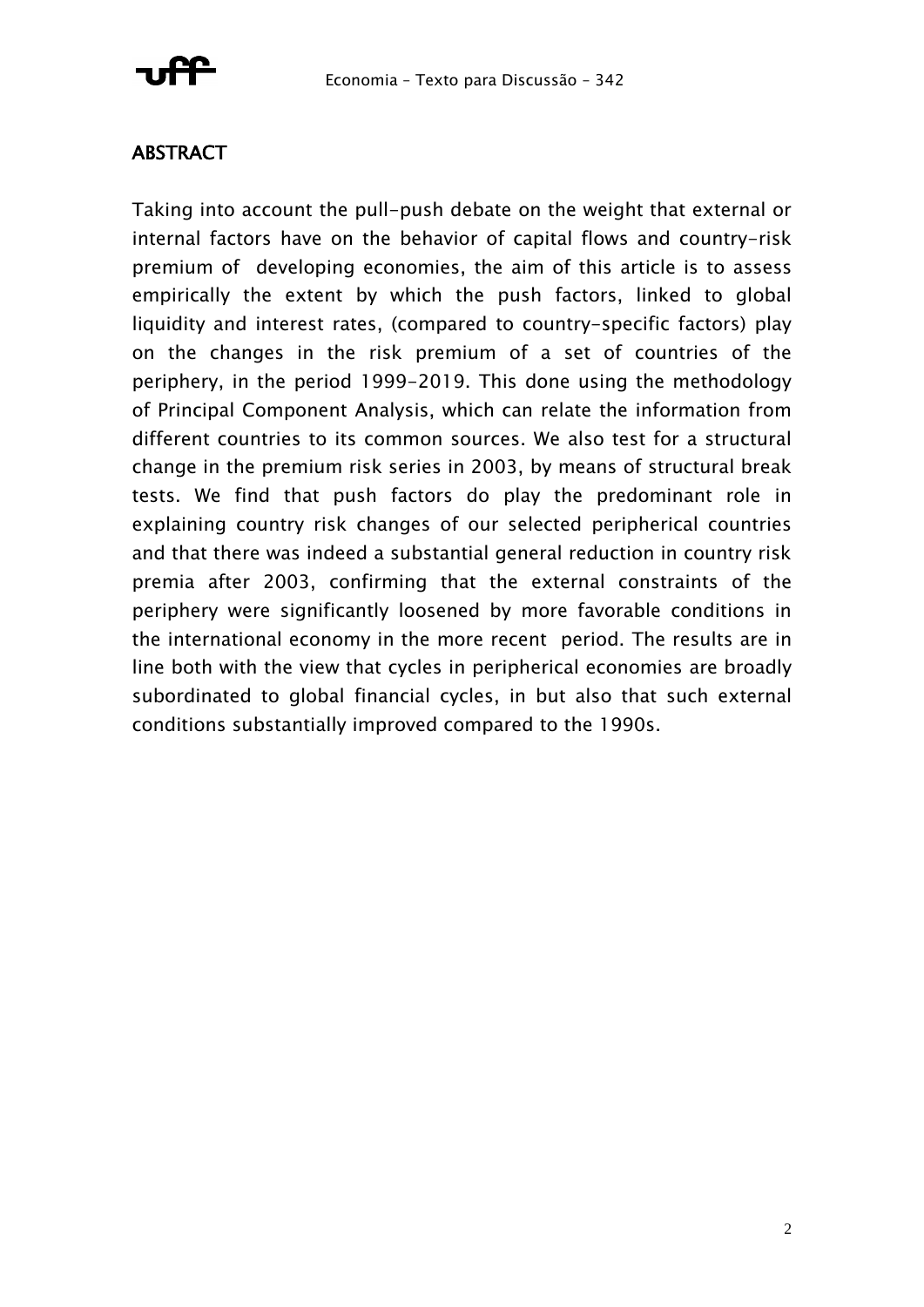

## **1. Introduction**

Since the 1990s, the reintegration of some developing countries (that had been excluded after the debt crises of the 1980s) to international financial markets has been a key feature to understand its economic cycles. Medeiros (2008) shows that from 1990 on, the economic cycles of peripheral countries, usually correlated to commodity prices, regain a financial aspect related to their integration to international financial markets. The liberalization of capital accounts and the consequent flow of capital became a new source of instability for these countries.

From an empirical perspective, the data from the 1990s raised a great debate over the main factors behind the flow of capital to developing economies (Hannan, 2018; Koepke, 2018). Indeed, the inspiration for this debate was the return of developing economies to international markets at the end of the 1980s (Calvo *et al.*, 1993) and the first findings stressed the major role of external factors related to global liquidity (the also called "push" factors). This view was reinforced in the 2000s when impressive flows of capital to developing economies are observed again (Rey, 2015).

The aim of this article is to inquire empirically to what extent the push factors linked to global liquidity play a major role (compared to country-specific factors) on the changes in the risk premium of a set of developing or "peripheral" economies in the period 1999-2019. The empirical motivation for the current investigation is given by Figure 1, which presents a strong correlation between a general measure of risk spread expressed by the EMBI+ and the specific EMBI Brazil<sup>1</sup> risk premium. This apparent strong correlation is remarkable because the EMBI+ is composed by very different countries such as Brazil, Egypt and Malaysia.

We test this connection between risk premium indicators by employing the Principal Component Analysis (PCA) as presented in Johnson and Wichern (2002) and Jolliffe (2002). According to this methodology, we try to find the

<sup>1</sup> The Emerging Bond Index (EMBI+) is a market index calculated by JP Morgan that measures the difference between the interest rate on dollar denominated sovereign bonds issued by emerging economies and the US Treasuries of the same maturity. We will return to this definition in the next sections.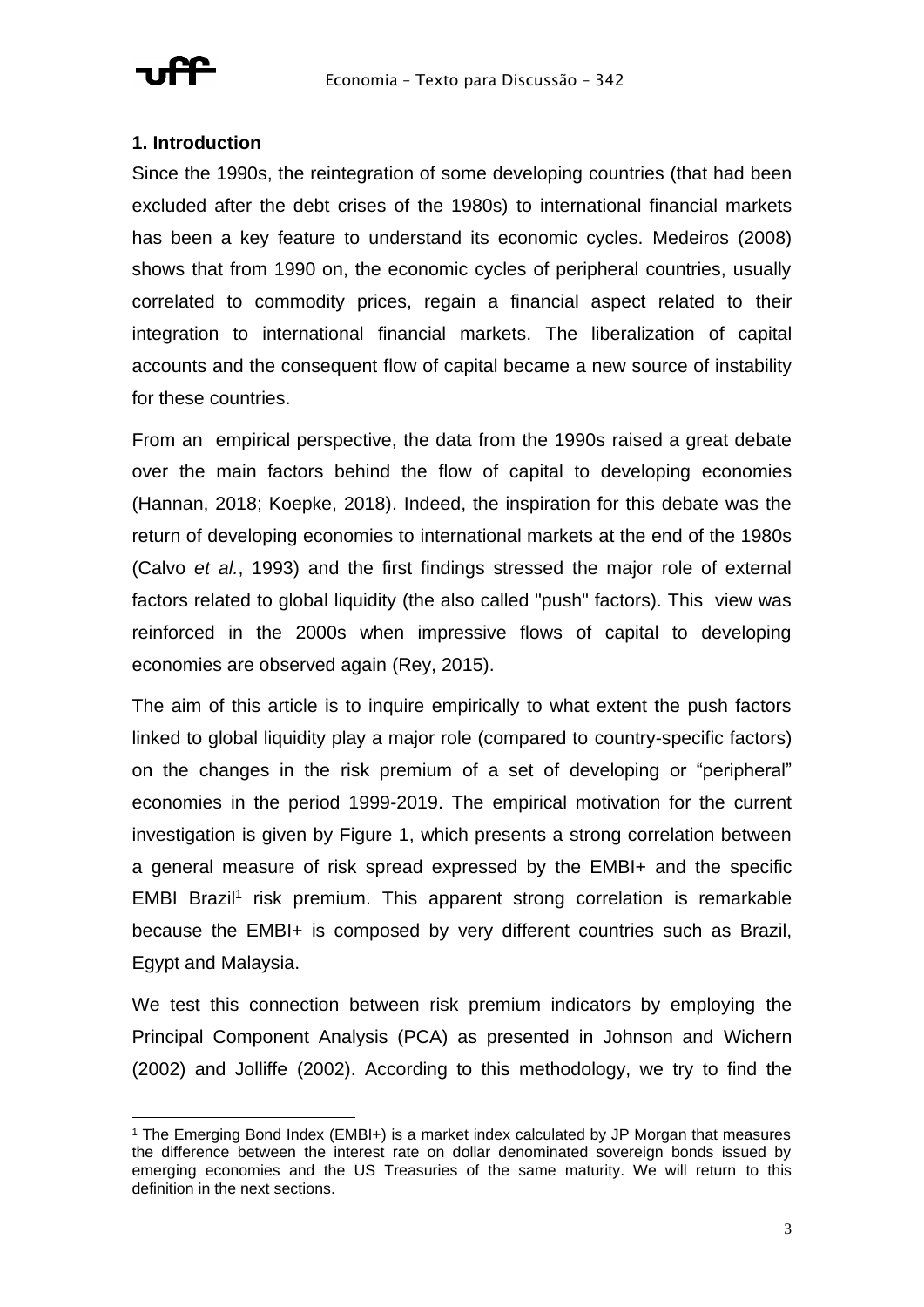

fraction of the total variance of a set of sovereign risk series which can be explained by a subset of one or two principal components. We use the group of countries considered in the EMBI+ index for the period between January 1999 to January 2019. Depending on the size of this fraction, we may show the relative importance of common factors as determinant of the sovereign risk despite the differences in country-specific countries. The original use of this approach is found in Calvo *et al.* (1993).

We also note in Figure 1 that both the EMBI+ and EMBI Brazil risk spreads seem to have been significantly reduced after 2003 (in spite of a spike around the time of the global financial crisis). So, we apply a structural break test in order to test for changes in the pattern of sovereign risk spreads in the 2000s. Moreover, we provide evidences that the common factors behind the our set of country-risk premium can be explained by financial variables, namely the US interest rate, oil price and the VIX.





### Source: Authors based on JP Morgan data.

As the country risk premium can be considered as part of the floor to feasible domestic interest rates under international capital mobility (Serrano and Summa, 2015), our results on its main determinants of sovereign risk may be relevant to assess the level of financial dependency of developing economies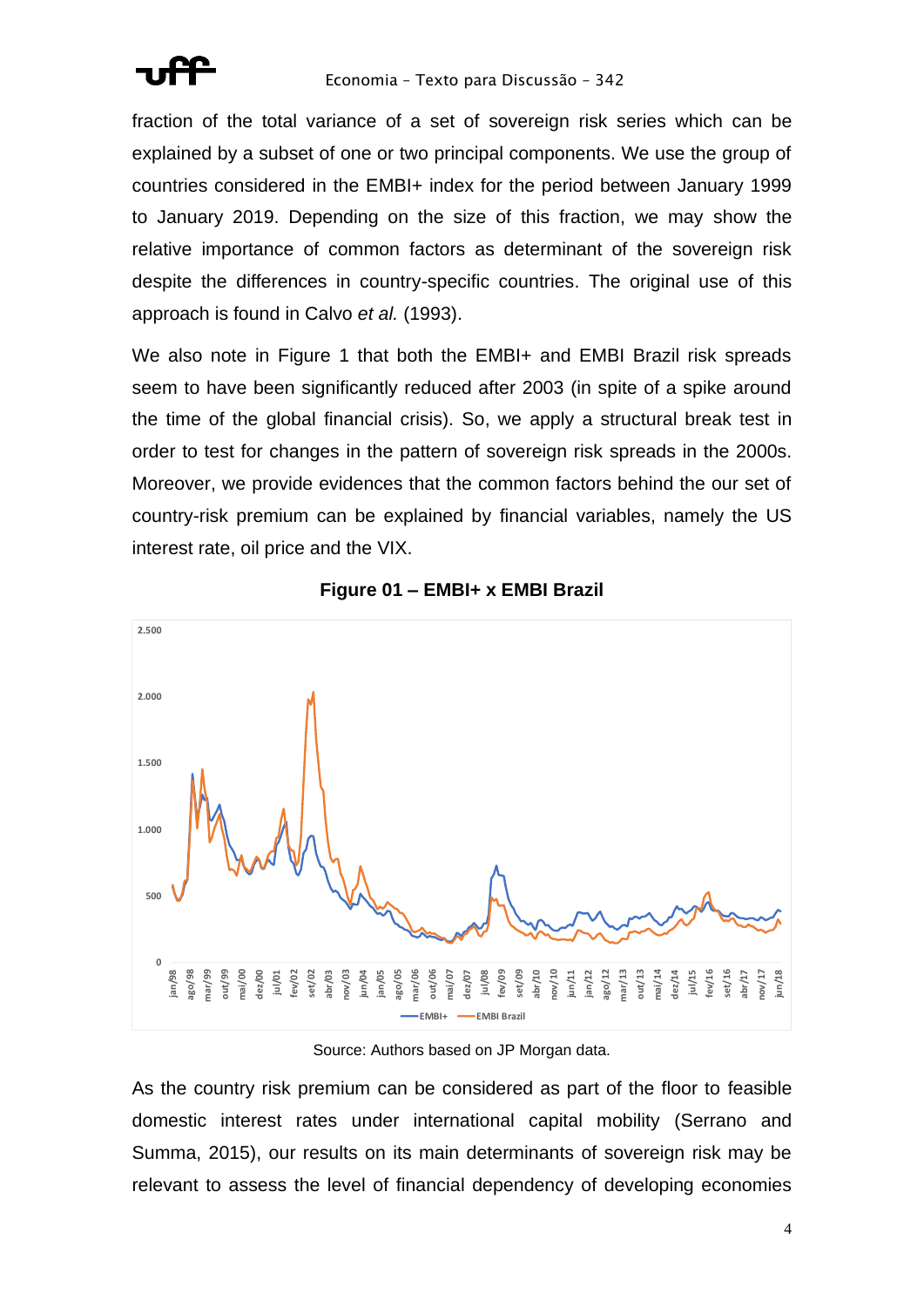

regarding international financial cycles. Therefore, our empirical results reinforce the push literature in the period 1999-2019 and confirm empirically that the expansionary financial cycle in the 2000s (Akyüz, 2017; Freitas et al., 2016; Serrano, 2013) largely explain the fall in country-risk for selected developing economies.

The paper is organized into five sections. After this introduction, the following section details the debate on pull-push factors on capital flows and the determinants of country-risk. In the third section, we discuss our main findings on country-risk determinants through the Principal Component Analysis. The fourth section provide an economic interpretation of the previous results and how the changes in the selected country-risk premium are related to changes in external financial conditions in the 2000s. The final section concludes the paper.

## **2. Country risk determinants**

## **2 .1. The pull-push literature**

Calvo *et al.* (1993) note that the resumption of the flow of foreign capital to Latin American countries in the early 1990s occurs broadly, after the interruption in the middle of the previous decade. This fact seemed puzzling for these authors, since capitals return to flow into different developing countries, not just those who had supposedly adopted the reform agenda advocated in the period<sup>2</sup>. The amount of capital that flowed into the Latin American countries in the form of direct foreign investments and investments in portfolios reached US\$ 670 billion in the period 1990-94 and it was five times the same amount that flowed in the period 1984-89 (Calvo *et al*., 1996). When analyzing the dynamics of variables such as international reserves, real exchange rate and inflation for ten Latin American countries<sup>3</sup>, Calvo *et al.*, (1993) found that the common factors to these countries explain from 69% to 88% of the total variation of these indicators. The authors also found correlation among the co-movement of these factors and the recession of the US economy in the early 1990s, as well as the FED interest rate reduction process initiated in the second half of 1989.

<sup>&</sup>lt;sup>2</sup> The reform agenda, such as privatizations, financial liberalization, and fiscal adjustment were part of the conditionalities of the IMF and World Bank lending packages. For a review see Taylor (1997).

<sup>3</sup> Namely: Argentina, Bolivia, Brazil, Chile, Colombia, Ecuador, Mexico, Peru, Uruguay, and Venezuela.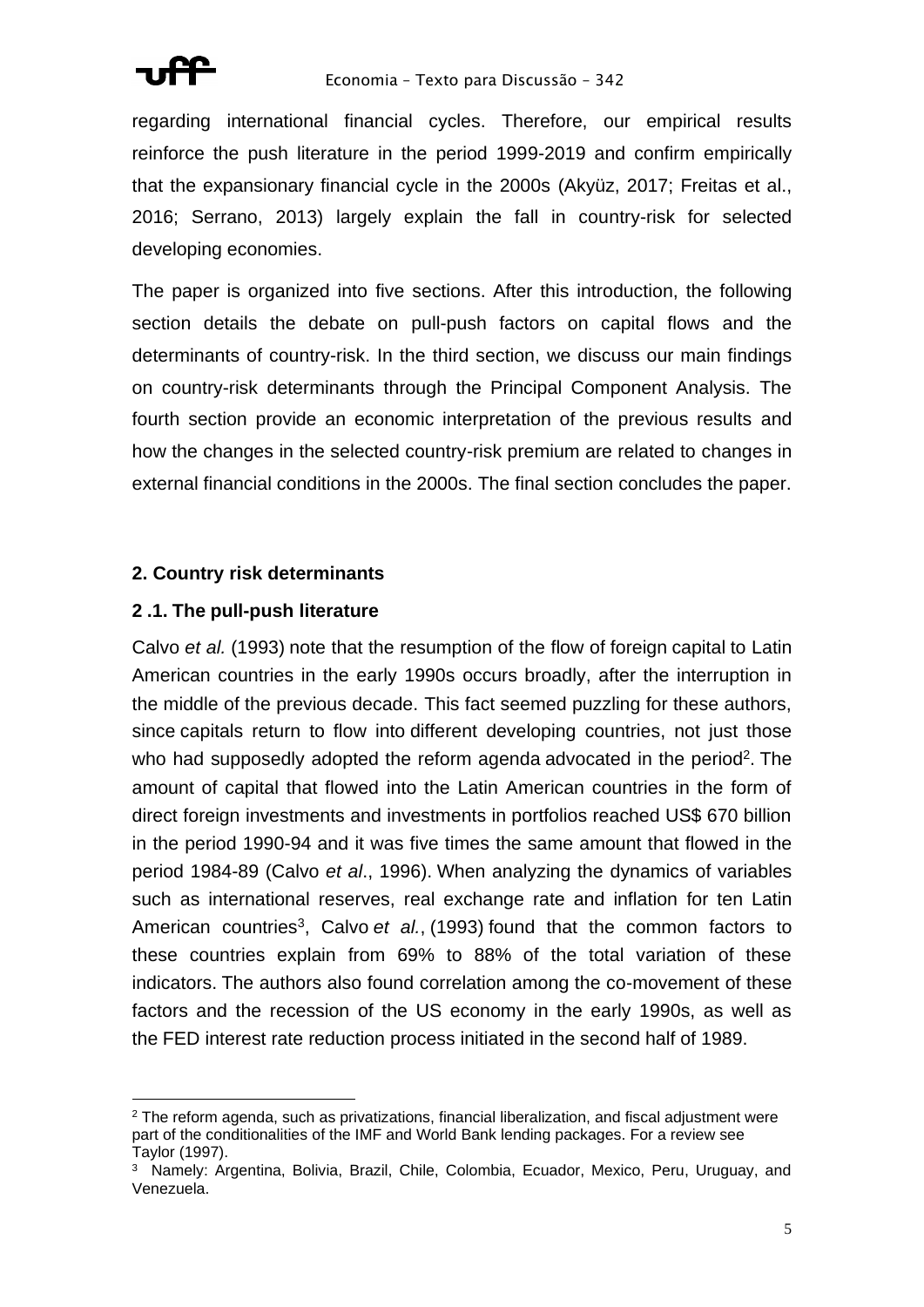

Based on Calvo *et al.* (Ibid.) findings, Fernandez-Arias (1996) and Taylor and Sarno (1997) proposed to control the inflow of capital in the emerging economies by domestic factors. Calvo *et al.* (1993) also inspired several empirical studies with the aim to measure the role of external or internal factors prevailing in explaining the resumption of capital flows to Latin America in the 1990s – also known as *pull*-*push* debate*.* As described by the survey of Koepke (2018) for those who defended the prevalence of *push* factors, the reasons for the resumption of the capital flow would be the fall of the Fed's interest rate and the recession in the US economy at the beginning of the 1990s. However, over the same decade, the Fed's interest rate has risen again, and the US economy recovered, but the capital flows to Latin America did not fall. In this context, those who defend the predominance of domestic factors to determine the attraction of capital gained some space. Associated with these factors would be the situation of the external accounts, the commercial and financial opening and, according to them, the adjustment of the public accounts. However, the indiscriminate capital inflows to different Latin American economies throughout the 1990s suggests that domestic factors hardly explain the capital flow on their own (Koepke, 2018). Moreover, throughout the literature, the domestic factors commonly found as being empirically significant were those associated with the situation of the external accounts of each country, which reflect the external vulnerability of developing economies. Hannan (2018) lists the domestic factors often put forth by the *pull* literature: trade liberalization, international reserves, exchange rate regime, institutional quality, per capita income, capital account opening and financial market development - and none of them are associated with fiscal policy choices.

In the 2000s, after the international financial crisis and the consequent monetary easing in the US and Europe, the *push* side regained strength, as seen, for example, in Bruno and Shin (2013) and Rey (2015). For these authors, the monetary policy of the central economies is the main determinant of the global financial cycles. Thus, these studies seek to measure empirically the consequences of FED interest shocks on global risk perception and the international liquidity levels. An initial negative (positive) shock in the US interest rate may change the perception of global risk by itself and this movement triggers a wave of capital inflows (outflows) in emerging economies. This type of analysis is strongly connected with the sharp fall of interest rates in the central economies after 2009.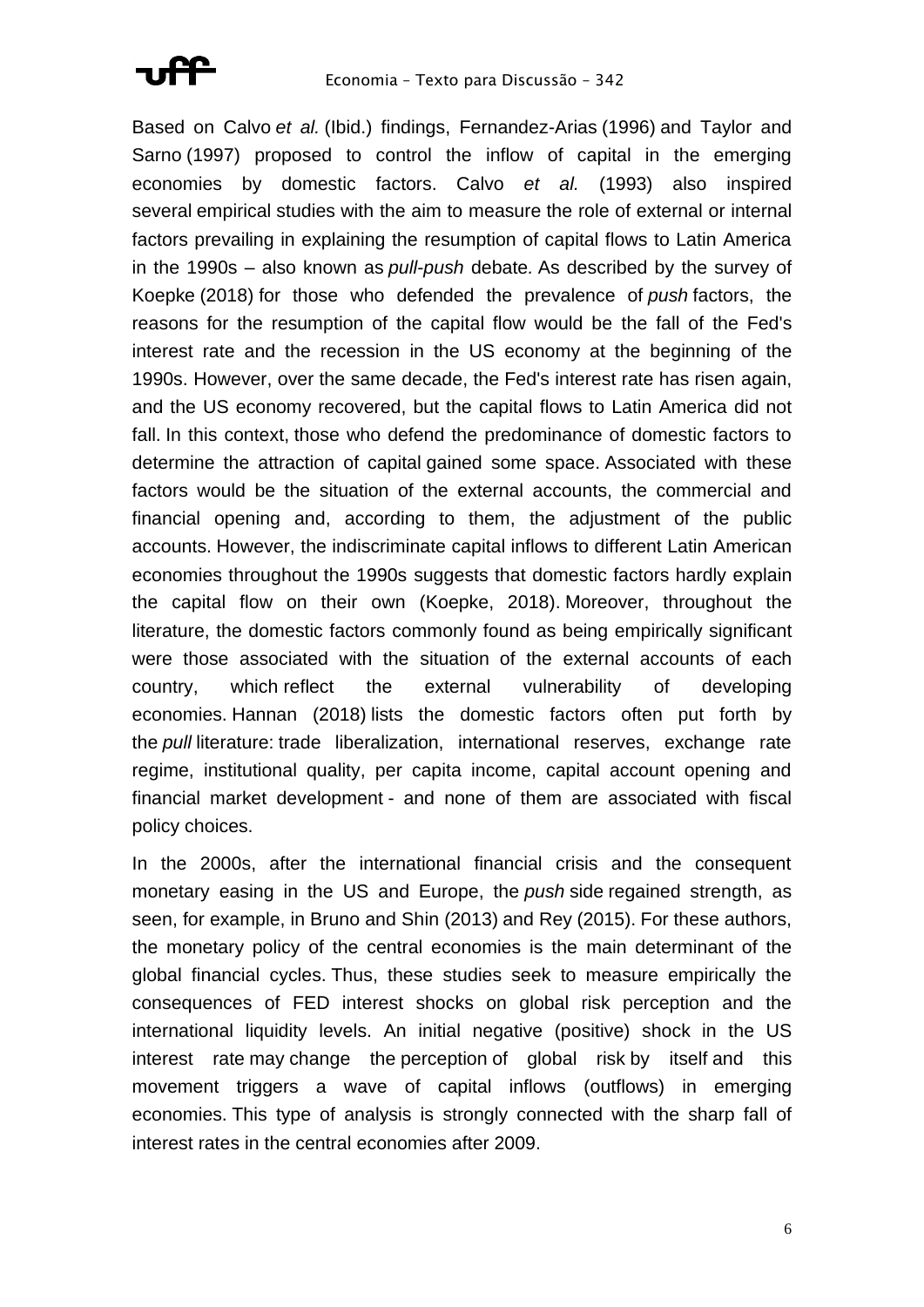

It is worth noting that the pull-push literature was concerned not only with the measurement of capital flow determinants but also with its impact on the macroeconomic variables in the countries analyzed. This literature, from Calvo *et al.* (1993) to Rey (2015), sought to observe the impact of the international capital flow in the series of foreign exchange, reserves, bank credit, asset prices, and stock market performance. Hence, it was tried to evaluate how the global financial cycle could impact the national economies. The main concern of these authors was also to propose a policy recommendation for countries with external vulnerability related to financial cycles. Rey (2015) argues that the supposed impossible trinity (or trilemma) is in fact a dilemma: given that global liquidity is the main factor determining the flow of external capitals to developing countries, the choice is simply between the autonomy of monetary policy or the free mobility of capital, regardless of the exchange rate regime adopted. For this literature, the way in which international financial cycles are absorbed locally imposes the need for capital control in developing economies.

The pull-push debate interests us to the extent that the sovereign risk premium reflects the appetite of non-resident investors to apply their resources in developing economies. Since the country-risk premium, in addition to the foreign interest rate and the expected devaluation of the exchange rate, define the floor for the domestic interest rate, its variation is central to understand the inflow/outflow of capital in developing economies. Therefore, we approach the pull-push controversy through the analysis of the determinants of the countryrisk premium.

The literature on the determinants of sovereign risk for Latin America countries is much influenced by Blanchard (2004), which proposes a link between domestic factors (fiscal indicators) and the level of country risk. Gupta *et al.* (2008) recognizes that the empirical literature linking country risk to fiscal policy is limited, but they try to demonstrate from a panel of thirty countries between 1997 and 2007 that levels of public deficit and debt are indicators of sovereign default. Thus, the authors try to show that these fiscal variables negatively affect the level of country risk. Using a panel data from 1998 to 2002 with 66 countries, Canuto *et al.* (2012) seeks to identify the variables that can explain the risk assessment by rating agency scores<sup>4</sup>. As a result, the authors

<sup>4</sup> Our focus is to investigate country-risk determinants derived from market indices, which seek to reflect the risk priced perceived by sovereign bond investors. We discard in this work the analysis of risk ratings classified by rating agencies for two main reasons: (i) these agencies have commercial strategies that often do not translate the truly perceived market risk; (ii) these strategies also tend, in a longer run, to pursue market priced country risk, with no relevant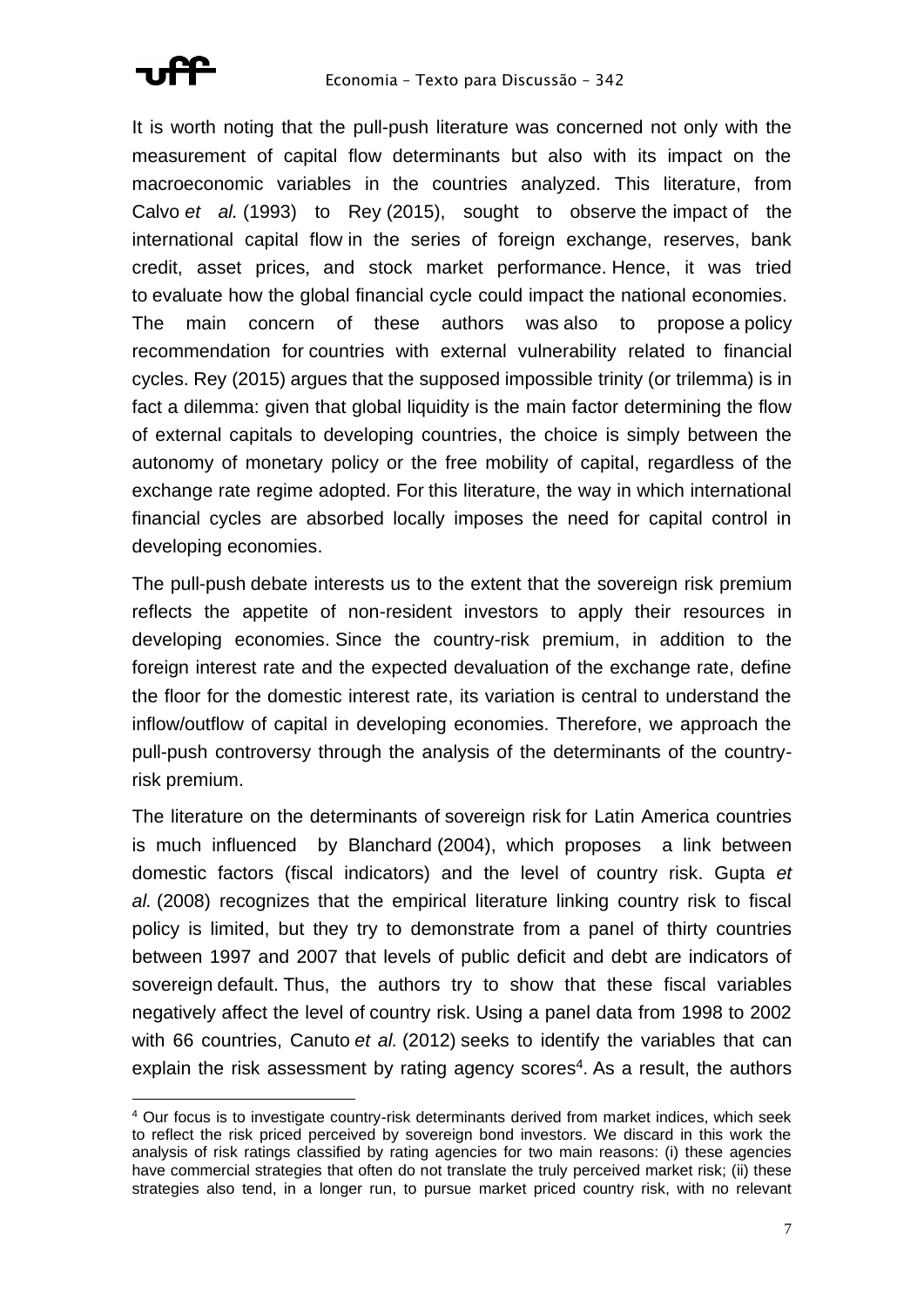

find statistical significance in the gross public debt variable as a percentage of public revenues to explain the country risk scores.

On the other side, there are authors who find co-movements for different series of country risk in emerging economies, which can be interpreted as push factors for the flow of capital. McGuire and Schrijvers (2003), using the factorial decomposition methodology, find that a single common factor explains about 80% of the common variance of the country risk premium for a basket of 15 countries<sup>5</sup>. Moreover, these authors observed a negative correlation of the common primary factor with interest rates indicators in the US and positive correlation with global markets volatility indicator. Accordingly, the comovements of the sovereign risk series is linked to the global financial cycles, as in the pull-push debate. In the same way, Longstaff *et al.* (2011) conduct a principal component analysis and find that the first three principal components account for more than 50% of the common variance of the Credit Default Swap (CDS) series for a group of 26 countries. After this exercise, the authors run regressions of the monthly variations of the CDS series against local factors and external indicators. The average result is that the local factors chosen (local stock exchange volatility, official reserve variance, and nominal exchange rate variation) explain, on average, one-third of the CDS variation. The remainder would be explained mainly by indicators of return on the US stock market and return of US Treasury bonds.

The existing empirical evidence on co-movements of sovereign risk series for developing countries supports the intuition behind our Figure 1 in the introduction. More specifically, we examine a set of developing economies between 1999 and 2019 and try study to what extent common (push) factors explain the variation in country-risk. Therefore, we will analyze the comovements of the sovereign risk series of the economies that are part of the JP Morgan's EMBI+. Before our empirical exercise, we briefly explain the countryrisk indicators that we use in this paper.

## **3.2. EMBI + x CDS**

The *Emerging Market Bond Index* (EMBI+) is one of the most widespread country risk indicators and began to be calculated in 1993 by JP Morgan Chase. The index reflects the weighted average of the difference between the

difference between risk ratings and country risk indices.

<sup>5</sup> The authors use EMBI Global as an indicator of the country risk premium. We will discuss these indicators later.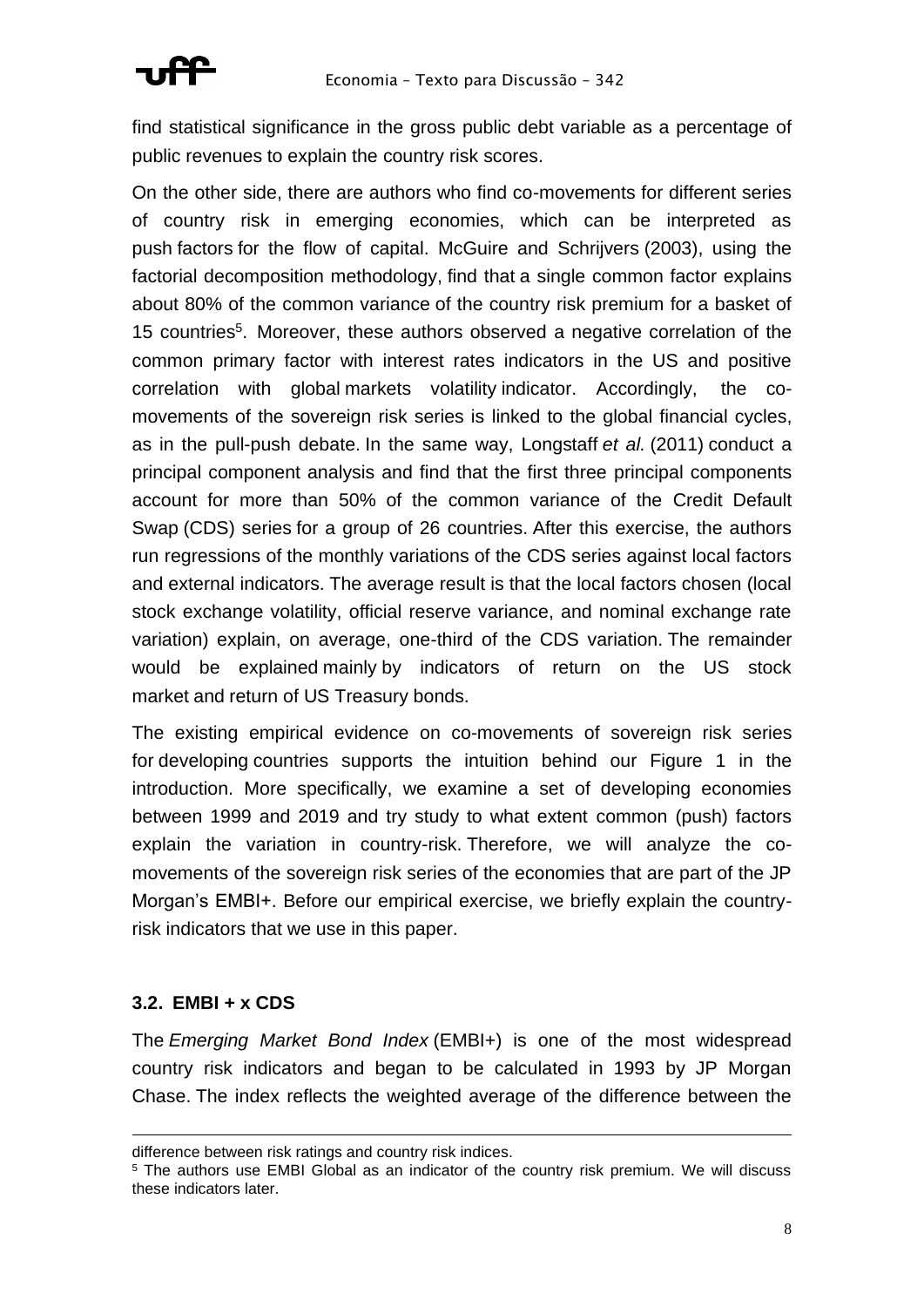

daily returns of sovereign debt instruments of emerging countries and the difference in yield of US Treasury securities of the same maturity. Originally, the index consisted of three types of debt instruments from emerging countries: Bradies, Eurobonds and external loans from sovereign entities. The weight of each is given by the fractions of its emission on the total issued. On March 31, 2016, the EMBI+ included 155 instruments from 16 emerging countries with a face value of US \$ 309.2 billion and a market value of US \$ 325.4 billion. JP Morgan Chase still makes the EMBI+ index available separately for each country participating in the index. The EMBI+ for Brazil is called EMBI+br. Its spread is known as Brazil's country-risk and corresponds to the weighted average of the premiums paid by Brazilian foreign debt in relation to US Treasury of the same maturities.

Typically, another widely used country risk indicator is the Credit Default Swap (CDS). The CDS is a credit derivative and has, in theory, the function of protecting its buyer in relation to the default risk of securities. In fact, the CDS is the main instrument in the credit derivative market, accounting for 89.3% of the credit derivatives transacted in the North American market<sup>6</sup>. The spread of the CDS corresponds to the premium paid for the derivative of the buyer and its swap occurs only in a situation of "credit events": bankruptcy, prepayment obligations, missed payments, default and restructuring (Farhi, 2009). This premium is ultimately equivalent to the country risk premium because, by arbitrage, the insured's premium is directly correlated with the implicit risk in the differential of the remuneration between the sovereign debt and Treasury bills. Thus, it is expected by arbitrage that the trends of the EMBI+ and CDS series will converge.

Farhi (2009) argues that in the last years of the first decade of 2000, the country risk, measured by the EMBI+, had begun to lose its significance as an indicator of risk, due to two factors: (i) lower liquidity in the secondary markets and (ii) stronger volatility of US Treasury bills. CDS, on the other hand, had a strong growth in its trade rate in the same period, becoming an important indicator of the investors' risk perception. Farhi (Ibid.) points out that the greater liquidity of the CDS would justify its greater use by market analysts since its spread would better reflect the perception of country risk by investors.

However, the perception that the CDS reflects better the perception of risk than the EMBI+ may not be true. Since the CDS correspond to the purchases and

<sup>6</sup> Data updated for the third quarter of 2018, according to the *Quarterly Report on Bank Derivatives Activities* [\(https://www.occ.gov/topics/capital-markets/financial](https://www.occ.gov/topics/capital-markets/financial-markets/derivatives/derivatives-quarterly-report.html)[markets/derivatives/derivatives-quarterly-report.html\)](https://www.occ.gov/topics/capital-markets/financial-markets/derivatives/derivatives-quarterly-report.html)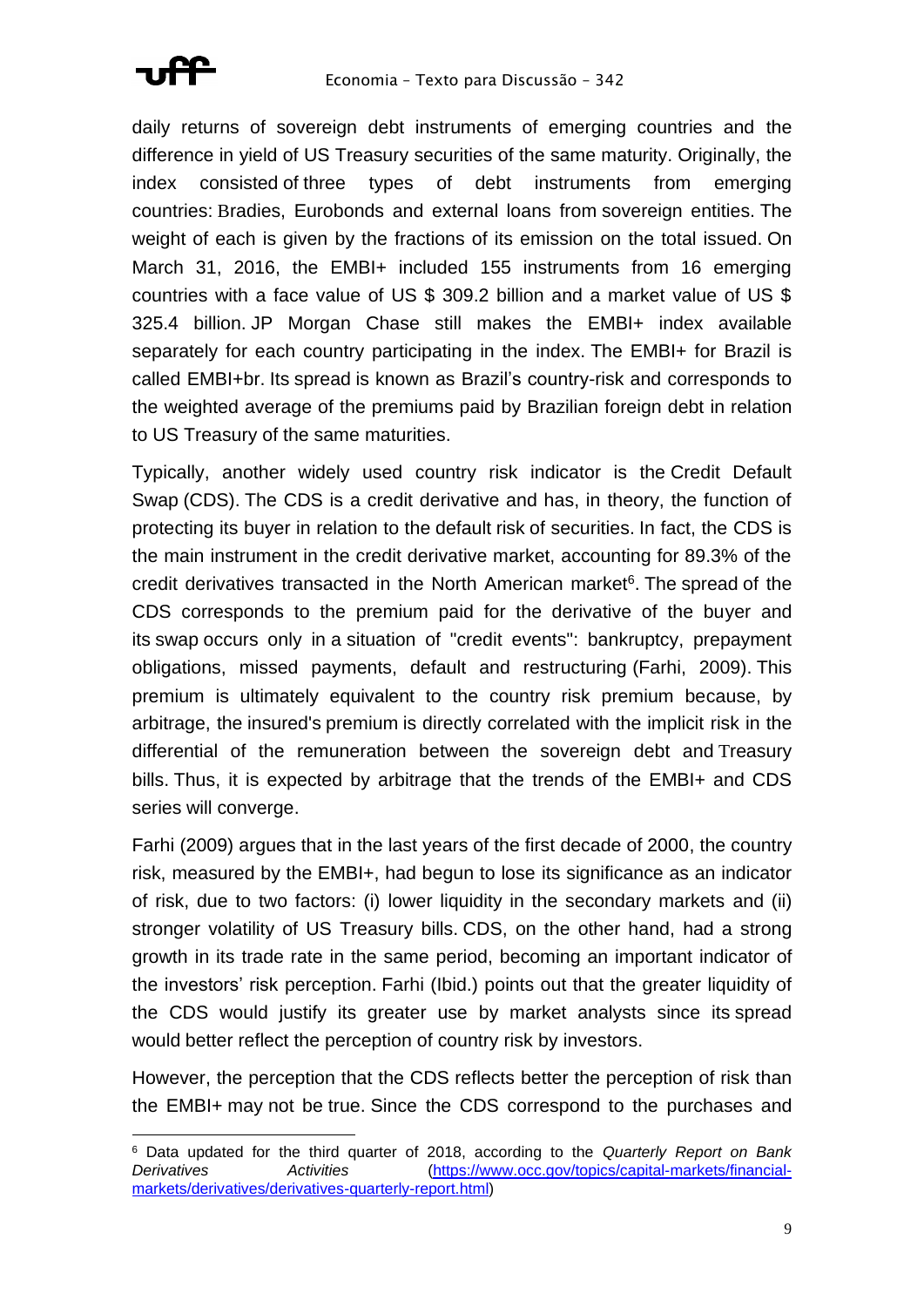

sale of default insurance in exchange for the payment of a premium, this market can grow unconnected with the growth of the stock of bonds negotiated. In the Brazilian case, for instance, there was a negative net variation of the securities available abroad in the years 2000 (stock of the federal external public debt fell from US\$ 166 billion in January 2016 to US\$ 148 billion in December 2018). CDS's faster reaction dynamic would be due to its greater liquidity despite the stagnation of issued sovereign bonds. However, the greater liquidity makes it possible for the CDS buyer to earn profits even without the occurrence of a "credit event" since the CDS can be resold if there is an increase in its price (which translates into a CDS rise for a specific country). Therefore, investors can earn profits if they choose a short position whenever the CDS of a given country starts to rise. In this example, as it becomes clear the profitability of the short position, investors may buy more CDS and contribute to its increase. This very speculative movement can cause the elevation of the CDS of this given country. It is not difficult to conclude that this dynamic makes the CDS a highly speculative derivative.

Despite the greater liquidity of the CDS, in this work we consider the EMBI+ as the main indicator of sovereign risk. First, because both have a very similar trend. It is worth noting that the CDS is consistently below the EMBI+ level during the last decade (Figure 2). This is explained by the fact that this instrument is normally linked to shorter maturities operations than EMBI+ (Central Bank of Brazil 2007). Second, as we have argued, the CDS can respond to strong speculative movements that do not reflect variations in the external fragility position of a country. Third, the EMBI+ has a longer track record than the CDS, as well as being made available to a larger number of countries.

In our empirical study, we consider the EMBI+ country risk series for the following countries: Argentina, Brazil, Bulgaria, Colombia, Egypt, Ecuador, Philippines, Malaysia, Mexico, Panama, Peru, Russia, Venezuela, Ukraine, and Turkey<sup>7</sup>. The older series available begin in January 1998, but some countries have series starting later, as in the case of Malaysia, which has data only from July 2010 on. All series end in January 2019.

 $7$  South Korea was excluded from the sample because since May 2004, it is no longer part of the EMBI+.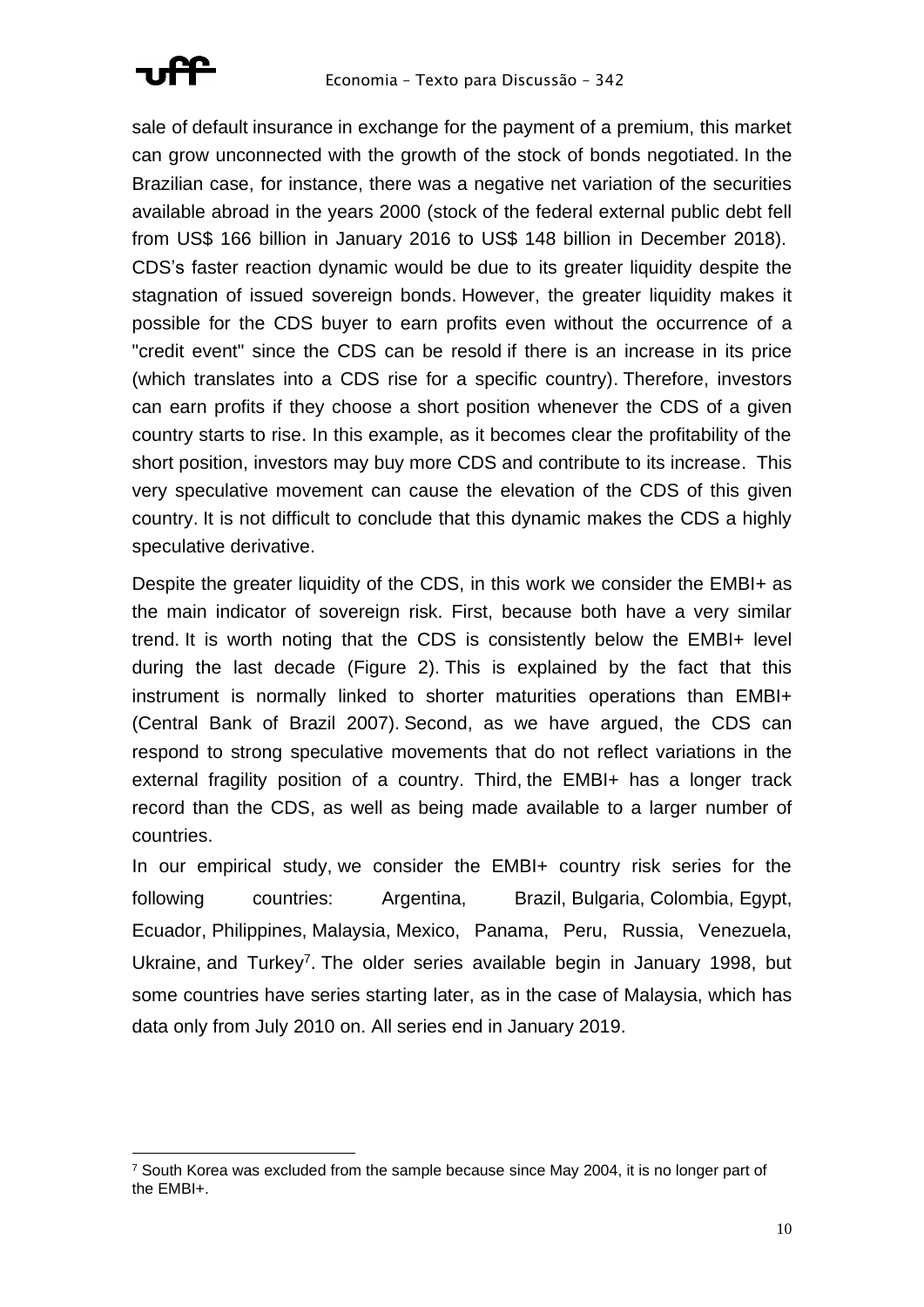

**Figure 02 – EMBI+ x CDS (Brazil)**



Source: JP Morgan and Bloomberg.

## **Figure 03 – Sovereign Risk (EMBI+)**



Source: JP Morgan.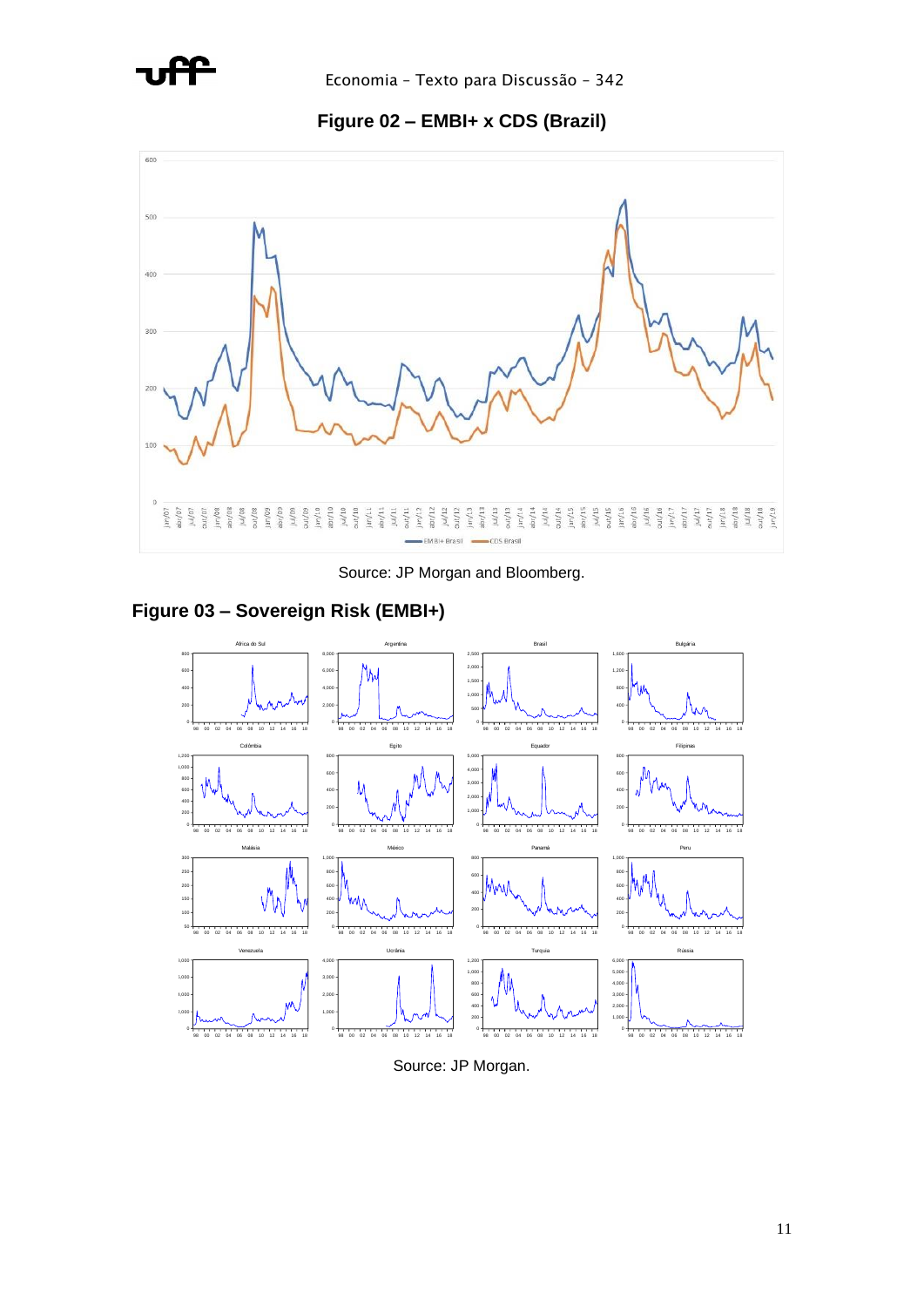

## **3.3. Principal component analysis results**

The Principal Component Analysis (PCA) goal is to summarize the information present in numerous time series in fewer time series that will contain the essential information of this original set of series (Jolliffe, 2002). It models the variance and covariance structure of a set of time series from linear combinations of the original series (their principal components). The principal components are then generated from the variance-covariance matrix derived from the series of original random variables, without requiring any assumption about the original distribution of these variables $8$ . The smaller number of components able to explain the greater variability of the original set of time series is interpreted as common factors that explain the variation of these series.

In this paper, we will follow this interpretation to infer the degree of relevance of common factors in explaining the country risk premium variables of different developing countries. These common factors are usually linked to factors external to these countries in the *push* literature (Calvo et al., 1993). According to Johnson and Wichern (2002), the scalars associated with each time series in the eigenvalues obtained in the analysis are very similar in numerical terms to the correlation of the original series with the main component. It is also possible to address the correlation of the main components with exogenous variables. For example, it is possible to evaluate the correlation between one or more main components obtained with an indicator such as the VIX (*Volatility Index*), which measures the volatility of stock options in the S&P 500.

As noted in Figure 03, the trajectories of the country risk premium curves have in common a sharp decline after 2004 and to rise in the years of the subprime financial crisis. The matrix of simple correlations among the country risk series reinforces the suspicion that there are common generating factors in these series. It is worth mentioning that Table 1 does not include Bulgaria, whose series ended in March 2014, and Malaysia, whose series began only in July 2010.

<sup>&</sup>lt;sup>8</sup> See Johnson and Wichern (2002) to a formal presentation.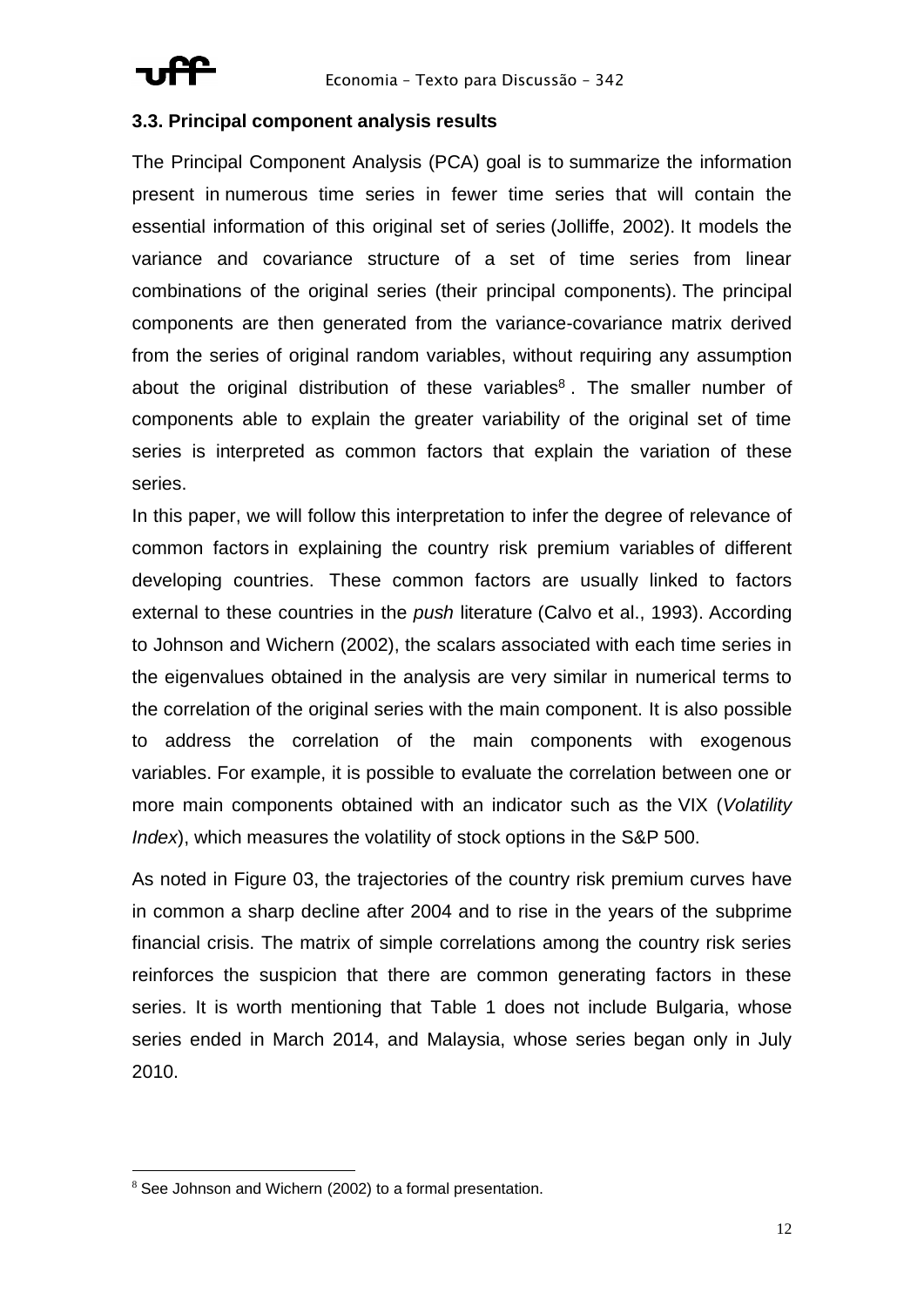

|              | South Africa | Argentina | Brazil | Colombia | Egypt | Ecuador  | Filipines | Mexico | Panama   | Peru | Venezuela | Ukraine | Turkev | Russia |
|--------------|--------------|-----------|--------|----------|-------|----------|-----------|--------|----------|------|-----------|---------|--------|--------|
| South Africa | 1.00         | 0.59      | 0.81   | 0.88     | 0.34  | 0.73     | 0.55      | 0.95   | 0.80     | 0.81 | 0.35      | 0.50    | 0.86   | 0.75   |
| Argentina    | 0.59         | 1.00      | 0.21   | 0.47     | 0.20  | 0.67     | 0.66      | 0.57   | 0.70     | 0.65 | 0.18      | 0.48    | 0.46   | 0,71   |
| Brazil       | 0.81         | 0.21      | 1.00   | 0.87     | 0.31  | 0.59     | 0.26      | 0.84   | 0.64     | 0.68 | 0.40      | 0.50    | 0.67   | 0.59   |
| Colombia     | 0.88         | 0.47      | 0.87   | 1.00     | 0.02  | 0.84     | 0.68      | 0.92   | 0.91     | 0.92 | 0.13      | 0.54    | 0.72   | 0.77   |
| Egypt        | 0.34         | 0.20      | 0.31   | 0.02     | 1.00  | $0.10 -$ | 0.36      | 0.27   | $0.08 -$ | 0.02 | 0.42      | 0.10    | 0.26   | 0,06   |
| Ecuador      | 0.73         | 0.67      | 0.59   | 0.84     | 0.10  | 1.00     | 0.76      | 0.78   | 0.88     | 0.86 | 0.03      | 0.53    | 0.60   | 0.80   |
| Filipines    | 0.55         | 0.66      | 0.26   | 0.68     | 0.36  | 0.76     | 1.00      | 0.56   | 0.85     | 0.84 | 0.38      | 0.31    | 0.50   | 0.68   |
| Mexico       | 0.95         | 0.57      | 0.84   | 0.92     | 0.27  | 0.78     | 0.56      | 1.00   | 0.82     | 0.84 | 0.33      | 0.59    | 0.84   | 0,80   |
| Panama       | 0.80         | 0.70      | 0.64   | 0.91     | 0.08  | 0.88     | 0.85      | 0.82   | 1.00     | 0.97 | 0.16      | 0.58    | 0.64   | 0,85   |
| Peru         | 0.81         | 0.65      | 0.68   | 0.92     | 0.02  | 0.86     | 0.84      | 0.84   | 0,97     | 1.00 | 0.13      | 0.55    | 0.64   | 0,85   |
| Venezuela    | 0.35         | 0.18      | 0.40   | 0.13     | 0.42  | 0.03     | 0.38      | 0.33   | $0.16 -$ | 0.13 | 1.00      | 0.13    | 0.45   | 0.07   |
| Ukraine      | 0.50         | 0.48      | 0.50   | 0.54     | 0.10  | 0.53     | 0.31      | 0.59   | 0.58     | 0.55 | 0.13      | 1.00    | 0.34   | 0.76   |
| Turkev       | 0.86         | 0.46      | 0.67   | 0.72     | 0.26  | 0.60     | 0.50      | 0.84   | 0.64     | 0.64 | 0.45      | 0.34    | 1.00   | 0,61   |
| Russia       | 0.75         | 0.71      | 0.59   | 0.77     | 0.06  | 0.80     | 0.68      | 0.80   | 0.85     | 0.85 | 0.07      | 0.76    | 0.61   | 1.00   |

**Table 01 – Correlation Matrix of the EMBI+ Country Series**

### Source: Authors.

Simple correlation is greater than 0.50 in most cases. Negative correlations are observed, especially in the cases of the series of Egypt and Venezuela. In the case of the former, this is due to an abrupt rise of country risk during the Arab Spring, in which the central power was forcibly overthrown, and a new government was reestablished. This increase in country risk in 2010 was not accompanied by other countries. In the case of Venezuela, the country risk has raised since 2017, due to the current political crisis and recurrent coup threatens over these years. Again, this movement was not accompanied by other countries. It is worth mentioning, therefore, that situations of extreme political crisis, which threatens the current authority of central power, is, in fact, an idiosyncratic factor that affects the country risk premium of an economy without necessarily being linked to an external factor.

When dealing with common factors there is also a possibility of contagion. Extreme situations associated with insolvency in foreign currency, as was the case of Argentina in 2001, can be transmitted to the premium country risk of other countries. There was a **direct contagion**, as can be seen in the curves of Latin American countries that seem to be affected by the Argentine shock, as well as by an **indirect contagion** mediated by the deterioration in the perception of global risk, which would be damage the risk premiums of countries such as the Philippines and Turkey.

In addition to correlation, the principal component analysis indicates that it is possible to explain the EMBI+ series of developing economies with a few common factors. We present four different groupings of countries in order to verify if the results of the principal component analysis were robust. Moreover, although we have chosen to carry out the present analysis from the EMBI+ series, as explained previously, we apply the principal component analysis also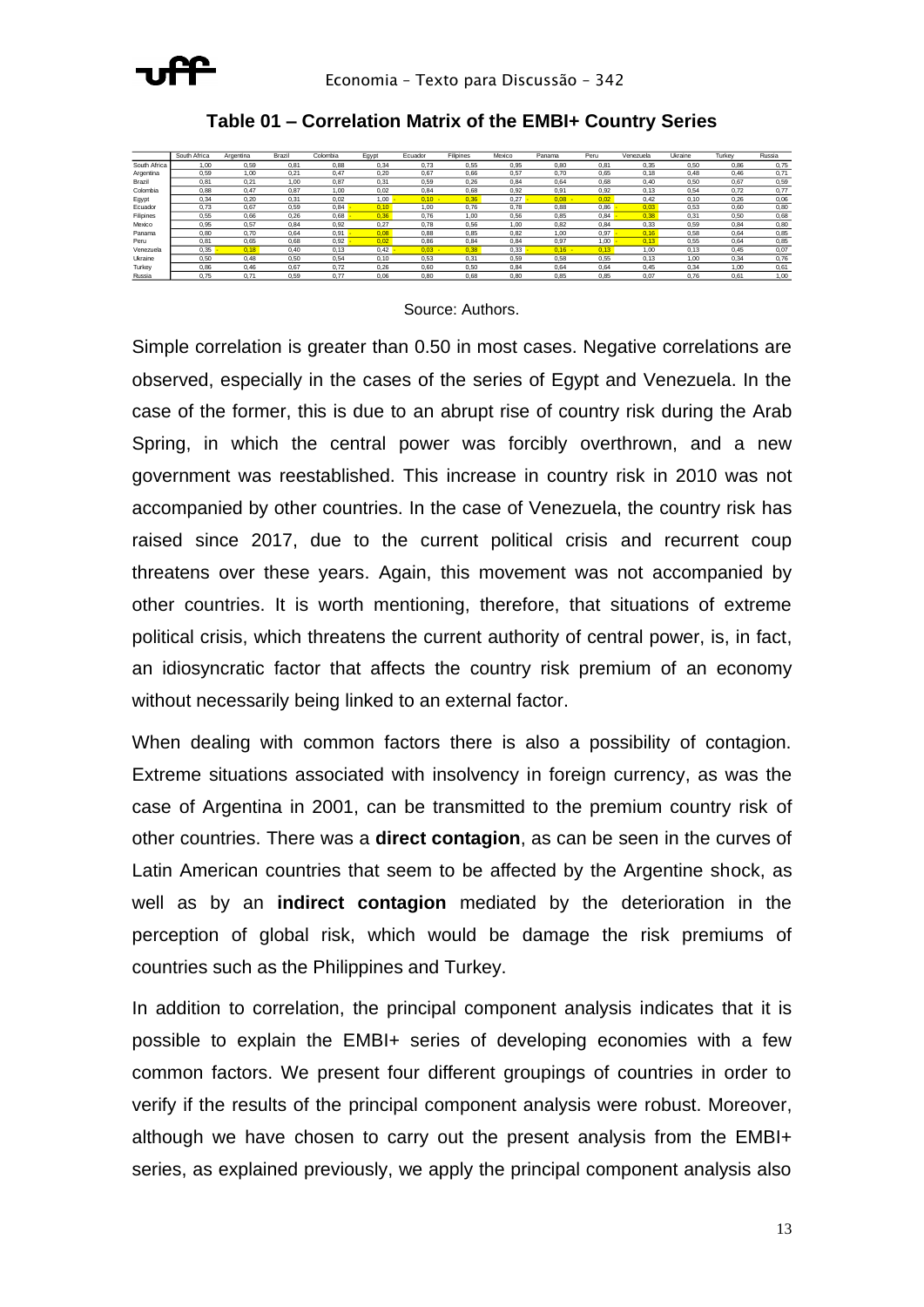to two groupings of countries from their CDS. The results are summarized in Figure 04, which shows the cumulative proportion of the global variance explained by the first and second major components.

As can be seen in Figure 04, except for one group, all the others present at least 70% of the global variance explained by the first component. Jolliffe (2002) points out that this percentage would be enough to choose only one principal component to summarize the original set of series. When aggregating the second major component, the explained percentage jumps to 91% in one of the clusters. This indicates, as we shall see, that consideration of the two main components will suffice for economic interpretation. It is worth noting that results are maintained when the CDS is considered as a country risk indicator. The results found here confirm others works with the same methodology (Longstaff et al., 2011) and are in line with the push literature on capital flows. Annex I to this Article contains the individual and cumulative proportions of all the major components for each grouping.





In Group 1, the emerging economies that currently make up the EMBI + index were included, excluding Bulgaria, Malaysia, Morocco, Nigeria and Poland due to the unavailability of data in the period considered. In addition, we excluded Egypt and Venezuela due to an extreme political crisis, as already mentioned. In Group 1.1 we removed Ukraine from the sample, allowing the analysis to

Source: Authors.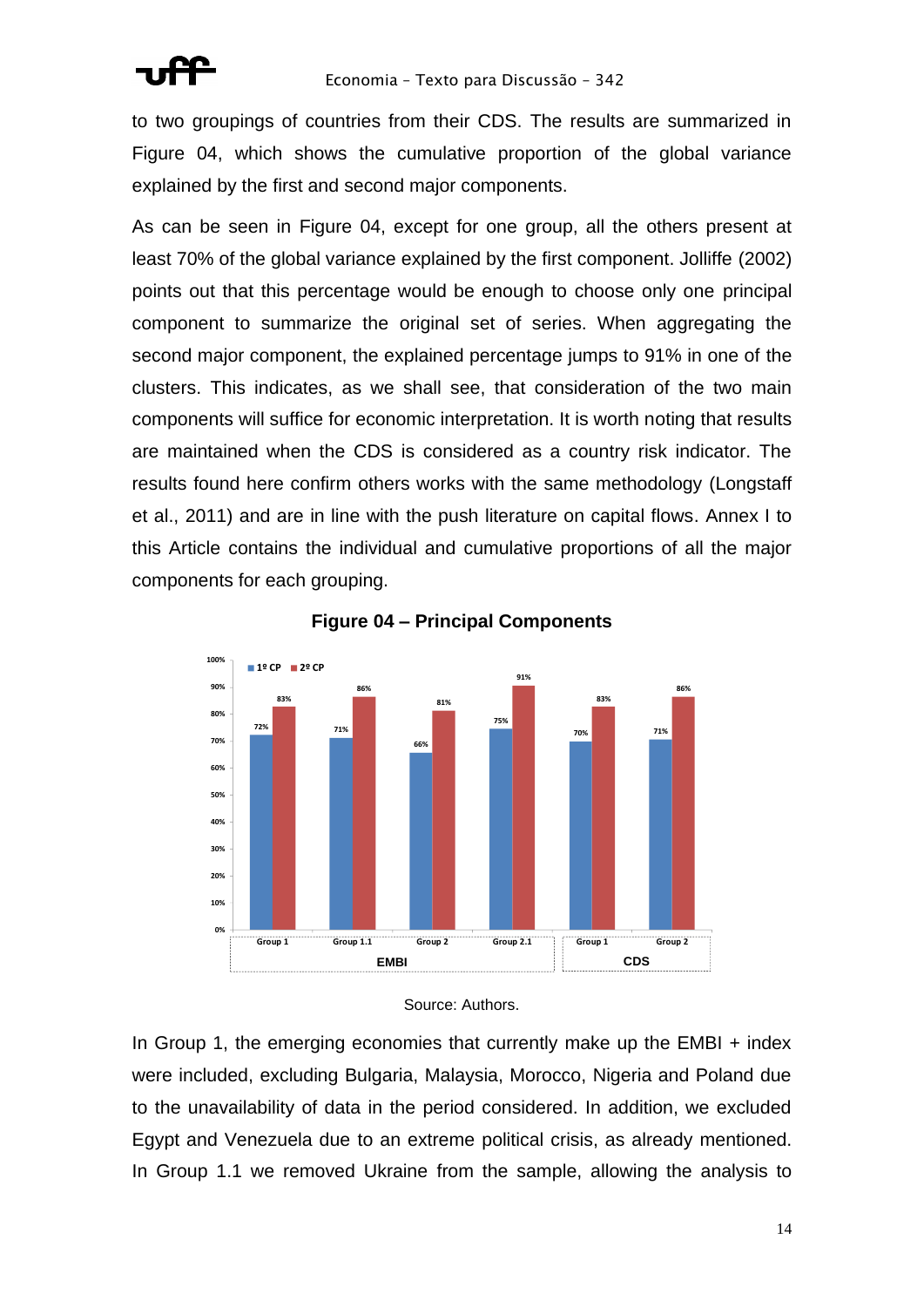begin in July 1999 and capture, for example, the Argentine crisis of 2001. Group 1 comprises 10 countries with very different realities such as Russia and Philippines, and the principal component analysis indicates that 86% of the original variance of the risk premium can be explained by two main components (71% is explained by only the first principal component). In Group 2, only Latin American economies were selected, while Group 2.1 excluded Venezuela to control how this country could change the outcome. The intent of applying the main component analysis only in Latin American economies was to check whether the common factors become more relevant to a subset of economies that may be more subject to the contagion effect. The result indicates that there is slightly greater relevance of the first two main components in explaining the original variances of the series.

So far, we showed the relevance of the first and second principal components in explaining the total variance of the original series is a strong evidence of common factors determining the country-risk premium. In the next section, we will evaluate in more detail the economic interpretation of these results.

## **4. An economic interpretation of the main component analysis results: international liquidity in the years 2000 and its developments for analyzed developing economies**

## **4.1. The international liquidity expansion the 2000s**

Medeiros (2008) claims that the reintegration of Latin America countries to the financial markets in the late 1980s and early 1990s preceded an era of financial instabilities associated with commodity prices cycles. Crises arising from disruptions to the financial flow were frequent in the 1990s and particularly affected those countries that did not have any effective capital controls. In our principal component analysis, we showed that the country-risk premium, which is an important constraint to domestic interest rate in terms of external financing, is largely determined by common factors among developing economies. Now we explore the link among the common factors and the international liquidity cycles.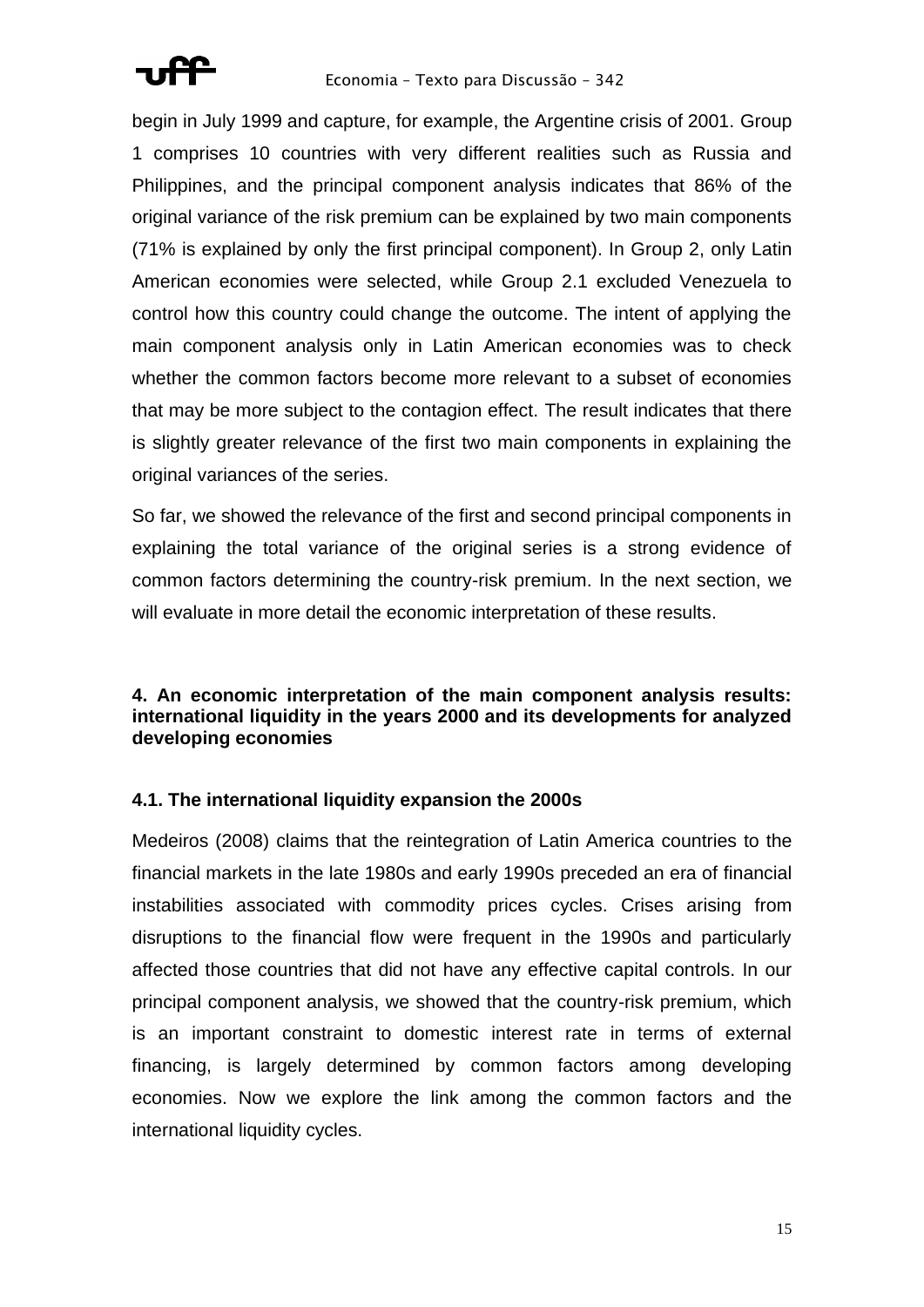

According to Freitas et al. (2016) and Akyüz (2017), in the 1990s, the greater integration of the developing world led to a synchronization of cycles and, from the 2000s, this integration, together with changes in economic policies of a large number of developing countries, also contributed to a decoupling of the growth trend of the developing economies relative to the advanced countries. This movement would be strongly linked to the change in the external financing pattern of developing economies, expressed both by the large inflow of foreign capital to these countries and by the new trend of a substantial accumulation of international reserves.



**Figure 05 – Balance of Payment– Latin America (US\$ billions)**

According to Serrano (2013) and Freitas et al. (2016), four factors help to explain the changing pattern observed in developing economies since the 2000s: (i) the maintenance of low interest rates in central countries; (ii) the large flow of capital to peripheral countries; (iii) the increase in the relative prices of the main mineral and agricultural commodity; and (iv) the rapid expansion of the domestic market and imports of the Chinese and other large developing economies in the period. Factors (i) and (ii) are strongly associated to the expansion of international liquidity in the search for higher yields. Thus, in addition to the low-interest rates, there is a general movement of improved risk perception of developing economies (Frenkel and Rapetti, 2011).

This new pattern of external financing to developing economies is reflected in Figure 05. As Frenkel and Rappetti (2011) point out, the Latin American

Source: Elaborated by authors based on *World Economic Outlook* e *International Financial Statistics* (FMI).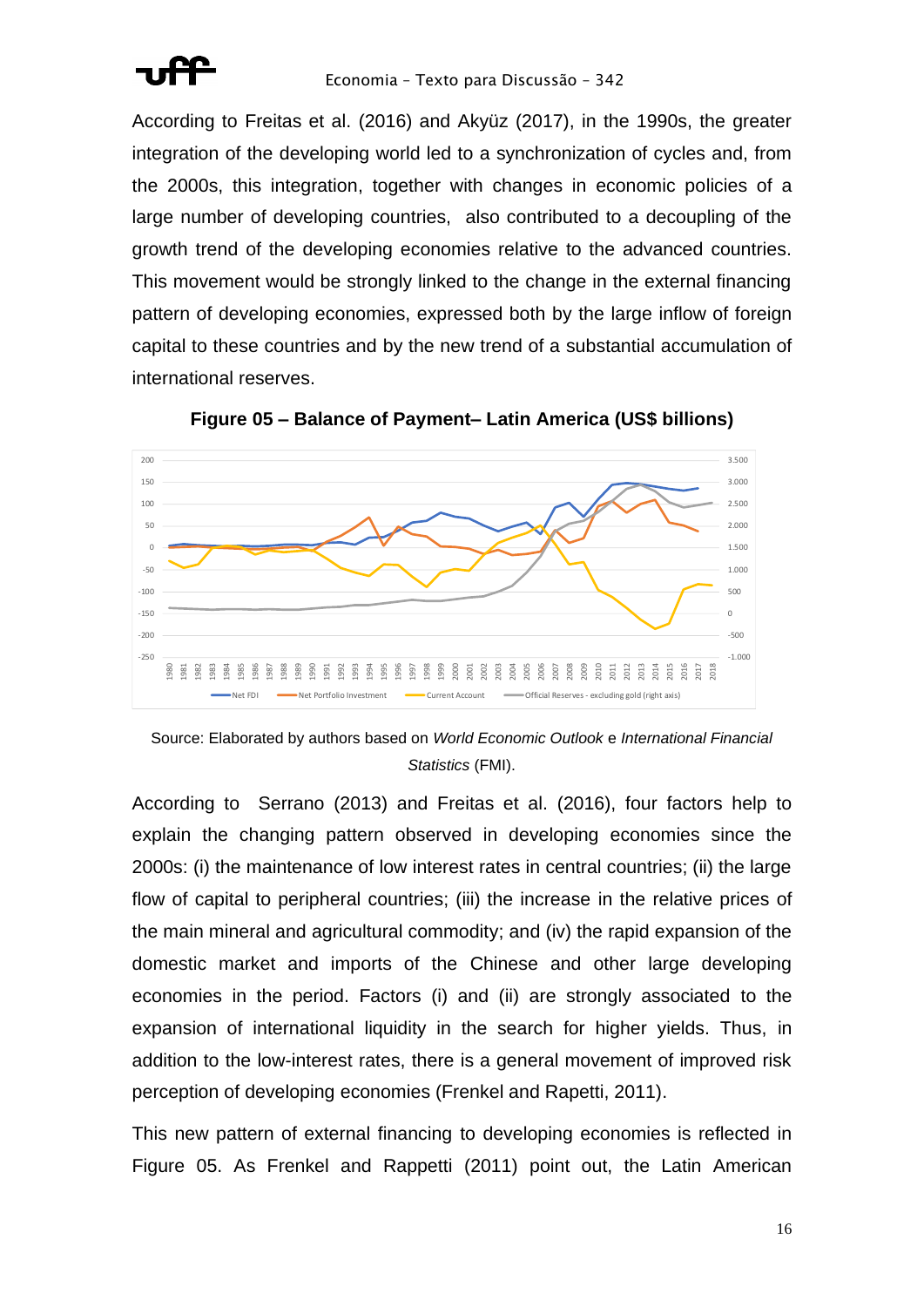economies taken together presented a surplus in the current account between 2003 and 2007. After that, deficits have returned to the negative field, but the inflow of capital by the financial account more than compensated the deficit in current transactions. Serrano (2013) adds that many developing countries took advantage of this window of opportunity and improved the management of their balance of payments (and particular their financial accounts), something that contributed to this new and more positive external financing scenario. Many of these economies achieved to pay its official foreign debt stock, accumulated international reserves (Figure 05) and some established (or increased the assets in) Sovereign Funds. Central Banks also adopted a "dirty" managed floating exchange rate regime, in other to mitigate speculative attacks. These measures made developing countries more resilient to international shocks and allowed growth not be interrupted by the Balance of Payments constrain. This also led to a tendency to appreciate the exchange rate, with the exception of some Asian countries, in the period from 2004 until the 2008 international crisis, with a resumption of this movement in 2010. The general exchange appreciation movement of commodity exports, in its turn, contributed to the upward trend of commodity prices, exported by developing countries. Eichengreen (2016) identifies a sharp fall in the number of episodes of exchange rate crisis from 2003 onwards (Figure 06).



**Figure 06 – Foreign Exchange Crisis (number of episodes)**

Source: Eichengreen (2016)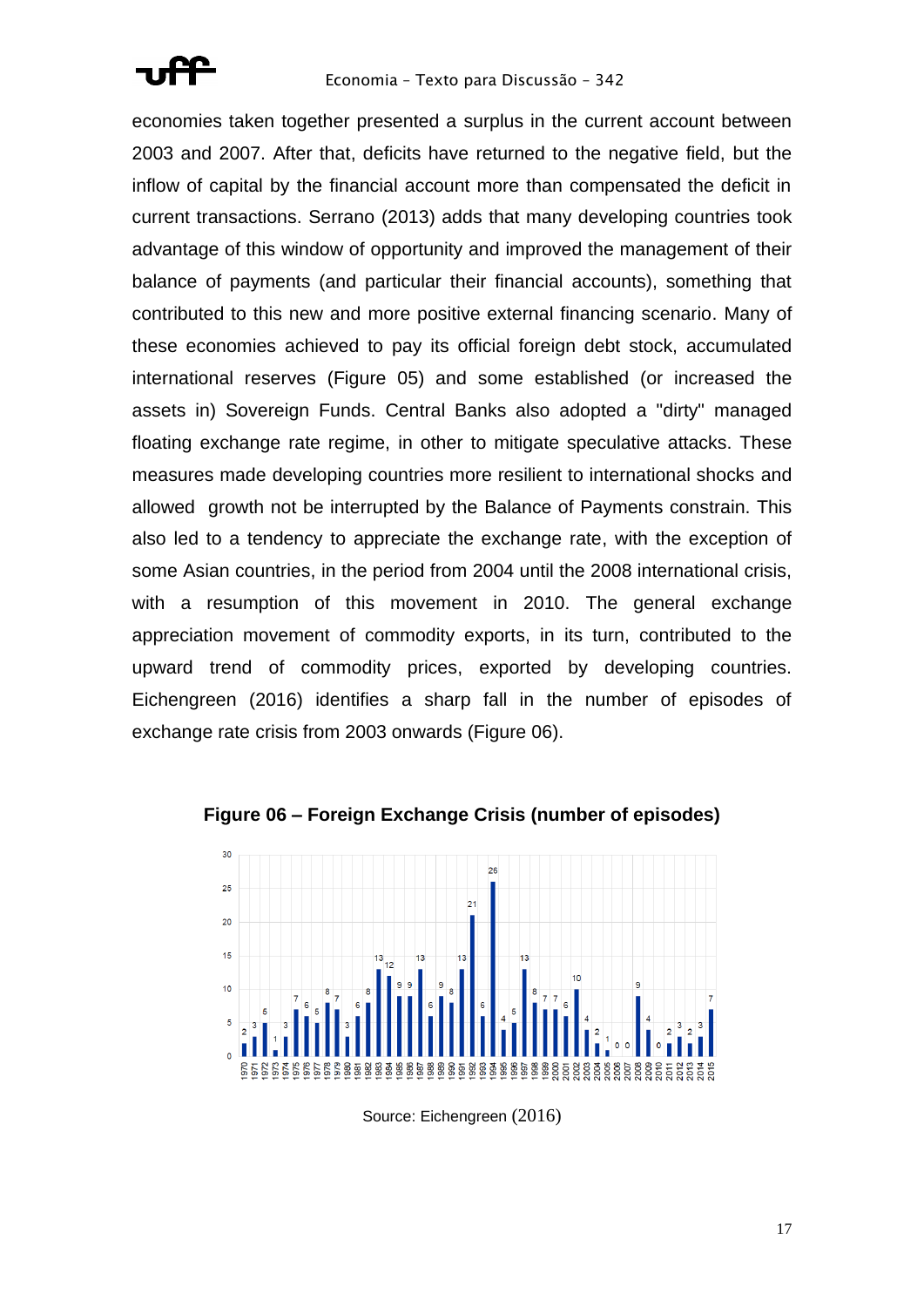

## **4.2. Structural breaks for the country-risk premium**

This changing pattern in global liquidity translated into a fall of the country-risk premium (EMBI+) from an average of 864 from 1998 to 2002 to a level of around 350 in 2003 onwards. In the case of Brazil, which motivated our present work, the same movement occurred simultaneously at the EMBI Brazil and the CDS Brazil, from 2004 on (figure 07).



**Figures 07 – Structural breaks at EMBI+, EMBI Brazil and CDS Brazil.**

### Source: Authors

This structural change was captured by Bai and Perron (2003) structural break tests, in its different versions, as shown in Table 2. Additionally, it was performed two unit roots with structural breakpoints tests<sup>9</sup>. These tests are not consensual about the existence of the unit root in this series, but this was not the purpose of this exercise. The interest is only to corroborate the results of the test Bai Perron, showing that possible break dates match those found by Bai-Perron test.

<sup>9</sup> Minimum Dickey-Fuller as discussed by Vogelsang and Perron (1998) and the test of Lee and Strazicich (2003).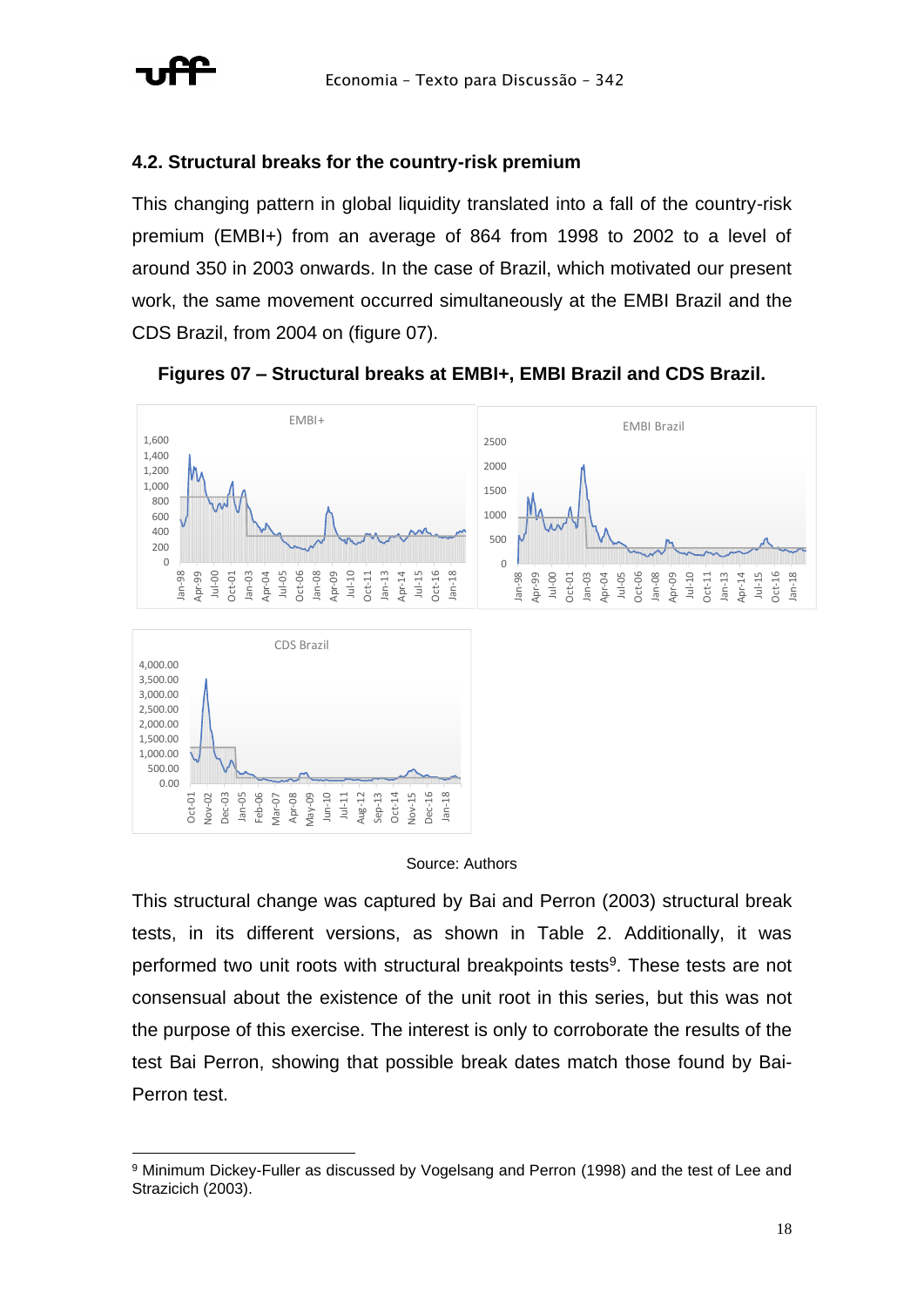Tests indicate then an important change in the behavior from the second half of 2002, both for the specific series to Brazil and for the EMBI+, the year from which the risk had a significant drop and 2004/2005 as the year from which the settles down to a lower level. In the case of the CDS, whose series started in 2002, tests indicated a break in 2004, a year from which the series was significantly lower (Figure 07). Our empirical results reinforce both our central argument about external factors determining country-risk premium and the impact of international liquidity expansion in the 2000s on the external financing of developing countries. In other words, the liquidity expansion in advanced economies increased the capital flows to the periphery, and the combined effect of faster growth in South-South trade, better terms of trade and the massive accumulation of foreign reserves in a large number of developing countries contributed to a fall in the country-risk premium spreads.

| <b>Structural Breaks Tests</b>                               |                    |          |                     |
|--------------------------------------------------------------|--------------------|----------|---------------------|
|                                                              | <b>EMBI Brazil</b> | EMBI+    | <b>CDS Brazil**</b> |
| Lee Strazicich*                                              |                    |          |                     |
| One Break                                                    | 2002 Nov           | 2002 Nov | 2004 Aug            |
| <b>Two Breaks</b>                                            |                    |          |                     |
| 10 break                                                     | 2002 Sep           | 2002 Nov | na                  |
| 2o break                                                     | 2004 Aug           | 2005 May | na                  |
| Dickey Fuller minimum t test                                 | 2002 Out           | 2002 Nov | 2003 Mar            |
|                                                              |                    |          |                     |
| Bai Perron (Break type:)                                     |                    |          |                     |
| Bai tests of breaks in all recursively determined partitions | 2002 Aug           | 2002 Nov | 2004 Aug            |
| Fixed number of globally determined breaks                   | 2002 Aug           | 2002 Nov | 2004 Aug            |
| Compare information criteria for 0 to M                      |                    |          |                     |
| globally determined breaks selected by Schwarz criterion     | 2002 Aug           | 2002 Nov | 2004 Aug            |
| Bai-Perron tests of L+1 vs. L sequentially determined breaks | 2002 Aug           | 2002 Nov | 2004 Aug            |
| Bai-Perron tests of L+1 vs. L globally determined breaks     | 2002 Aug           | 2002 Nov | 2004 Aug            |
| Fixed number of sequentially determined breaks               |                    |          |                     |
| One Break                                                    | 2002 Aug           | 2002 Nov | 2004 Aug            |
| <b>Two Breaks</b>                                            |                    |          |                     |
| 10 break                                                     | 2002 Jul           | 2002 Nov | na                  |
| 2o break                                                     | 2005 Sep           | 2007 Nov | na                  |

## **Table 02 – Structural Breaks**

\*Maximum lag chosen by Schwert's (1989) principle

\*\* Sample from Out 2001 to Jan 2019

Source: Authors

## **4.3. Country risk-premium and the international liquidity variables**

Following Calvo et al.(1993), we show the correlation among the first principal component – which we interpret as "common factors" to developing economies – and three key variables for determining the global financial cycle (in particular for developing economies): the interest rate corresponding to the Federal Fund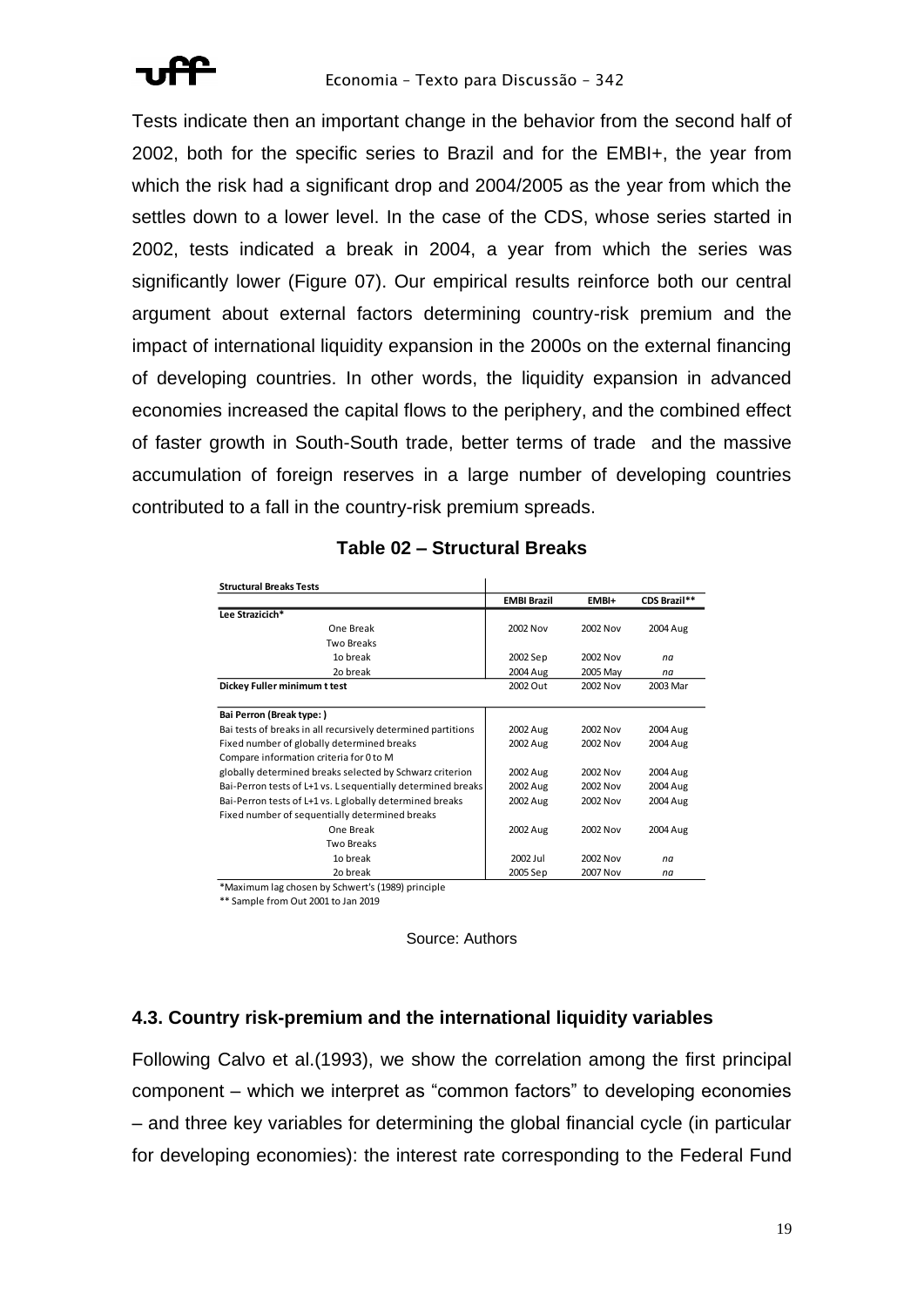

Rate (FFR) and the interest rate corresponding to the 5-year Treasury Notes as an indicator of international reference interest rates, the Brent oil barrel price as a commodity price indicator and the VIX index as an indicator of risk perception.

Table 03 presents the simple correlation analysis for the first principal component generated by Group 1.1 with each one of the above economic indicator of the global financial cycle. Due to the lack of consensus of unit root tests, and the possibility of structural breaks, we also tested the hypothesis of cointegration by using Lütkepohl et al. (2003) procedure. The test indicates that these four variables cointegrate as a group. Additionally, the test for the first component and each of one of three variables indicates the rejection of the null hypothesis of no cointegration (annex). We then estimate a cointegrated regression, supposing exogeneity for Brent Oil price, the VIX and the 5 years T note in explaining the first component, using Dynamics OLS. The estimation confirms the statistical significance of the explanatory variables (as shown pvalue bellows each coefficient estimated) suggested by individual correlations in equation (1).

1st Principal Component =  $-0.02$ \*BRENT +  $0.15$ \*VIX +  $0.13$ \*T\_NOTE\_5 (1)  $(0.0)$   $(0.03)$   $(0.03)$ 

The empirical exercise suggests then that an increase in the international interest rate coincides with a greater common perception of risk, as well as the increase in the VIX volatility index. It is worth mentioning that the correlation is higher with the 5 years rate and the volatility indicator. A possible explanation for this relationship is the fact that these variables carry implicitly the perception of market agents about the possible future trajectory of the US basic rate. The main principal factor is also negatively correlated with the oil price, which is expected, given the large weight of primary goods in exports.

The series representing the two main components of Group 1.1. of our study (composed of 10 emerging economies) are represented in Figure 08 <sup>10</sup>. The numerical calculation for obtaining the principal components alone is devoid of economic significance since they represent only the factors common to different time series. However, as the first principal component curve suggests this major

 $10$  The main components are generated from the normalized eigenvalues. For a more detailed discussion, see Johnson and Wichern (2002).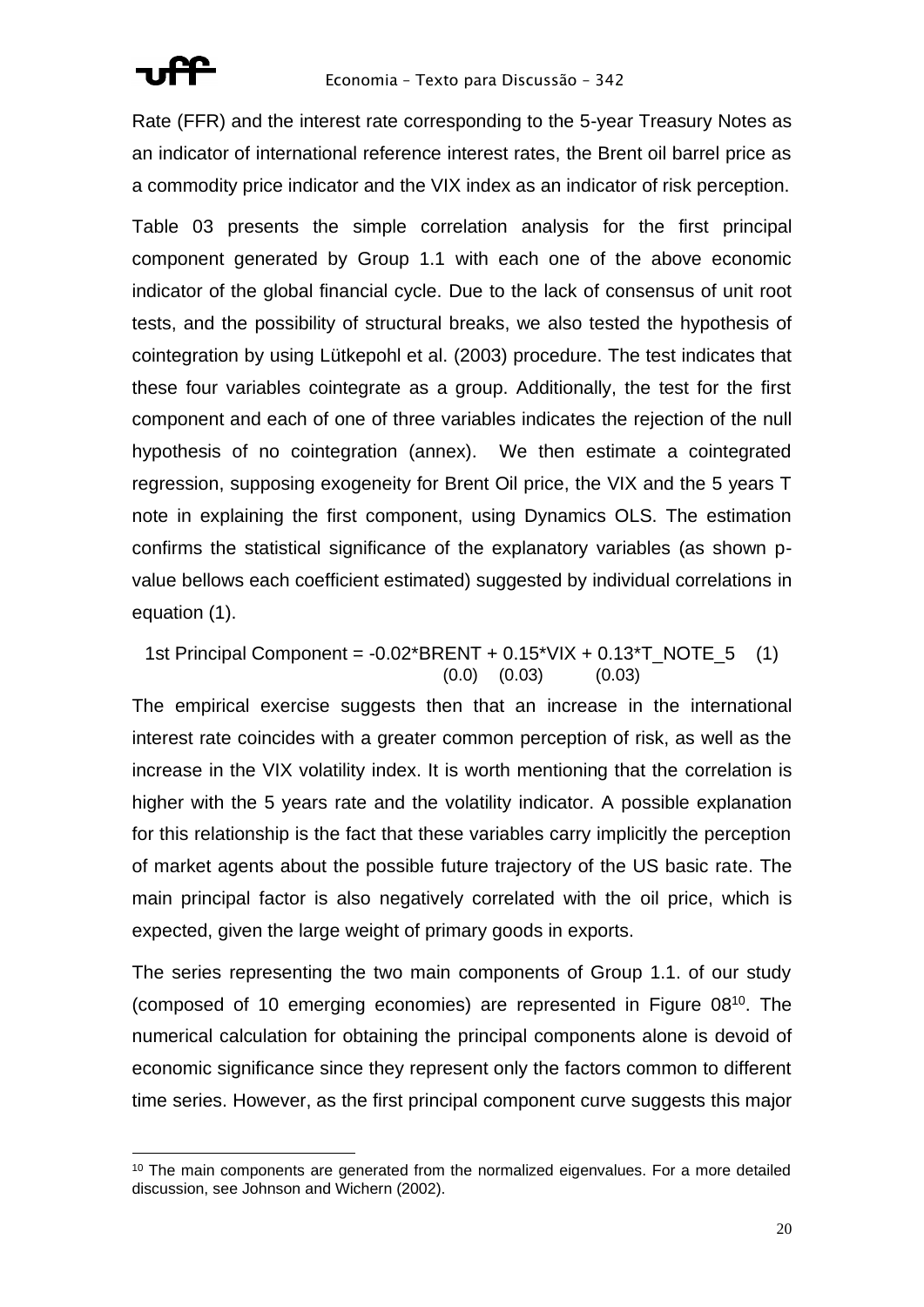

component of the country-risk series coincides with the change in the pattern of external financing observed from 2004 onwards. This may explain, even, its correlations with interest variables, market volatility, and commodity prices expressed in Table 02 and Equation (1). Put in another way, the first principal component replicates the changes in the global liquidity scenario.





#### Source: Authors.

The curve of the first major component also highlights two particular moments that reflect a deterioration in the perception of risk in the emerging economies. The first one refers to the 2008 international financial crisis and, in this case, the curve quickly returns to the previous level. The second one was also a large rise in the risk level in 10 emerging economies in 2014<sup>11</sup>. Akyüz (2017) shows that this period was characterized by a strong exchange devaluation in some emerging countries, such as South Africa, Brazil, Mexico, and Turkey. The flow of capital to Latin American countries and their reserves also ceased to grow,

 $11$  It is worth noting that the second principal component presented in Figure 08 is also relevant, accounting alone for explaining about 15% of the total variance of 10 original series of country risk. This component seems to reproduce the effect of Argentina's external debt default on the perception of country risk of the emerging countries in 2001 and 2002. This effect would last until 2005, suggesting a memory of default episodes on the trajectory of country risk. The second principal component also seems to counterbalance the more general rise observed in the risk premium at the time of the international financial crisis in 2008. This is because some countries, notably Argentina and Brazil, experienced a relatively small increase in their countryrisk premium in this period.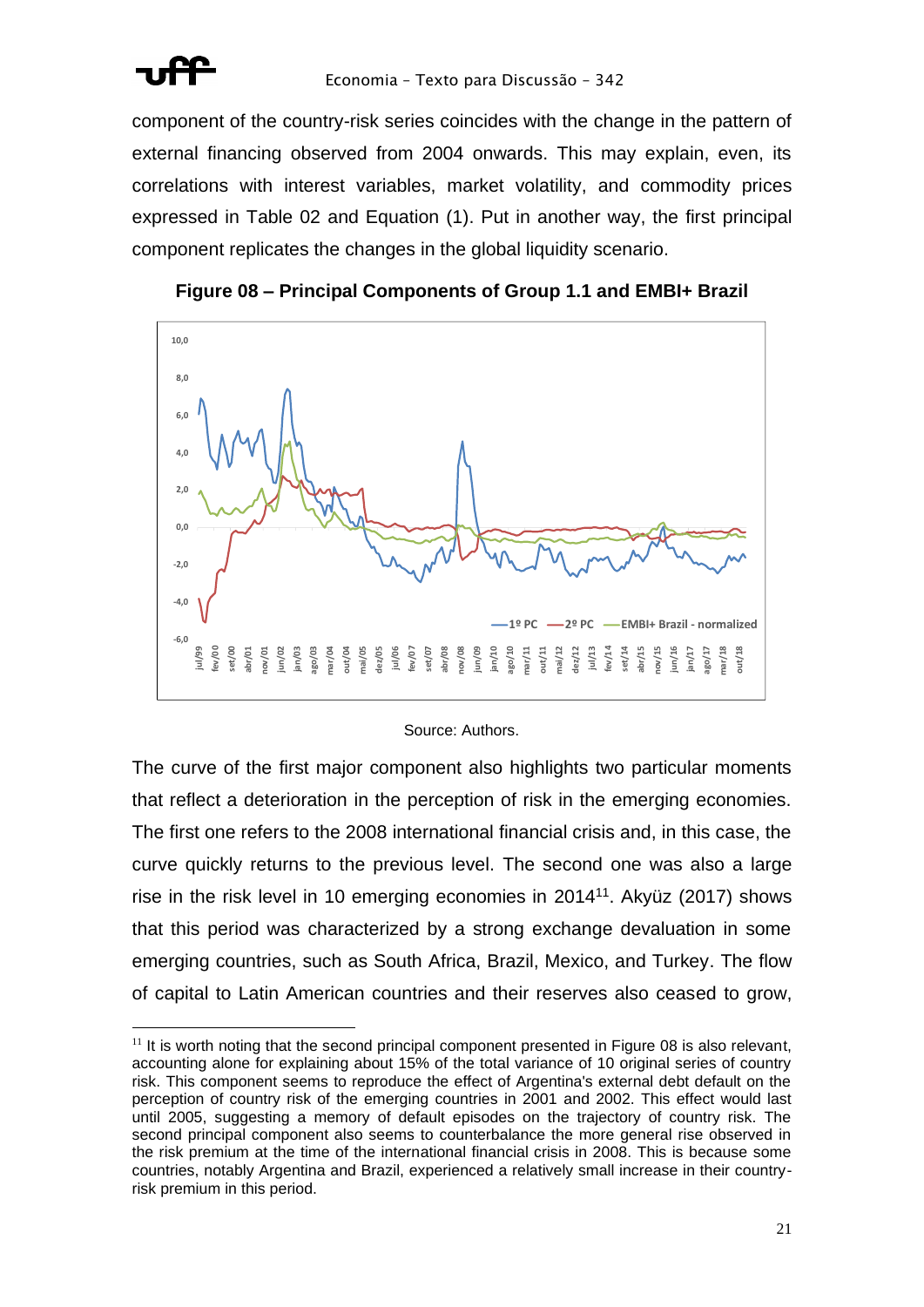

although there is no loss of reserves. The author addresses this inflection in the path of the risk to the perception of a crisis in the Euro Zone and, back in 2013, with the signaling by the Fed that the cycle of liquidity expansion could be coming to an end. These two factors are highlighted by Figure 09, which points to the increase in the VIX volatility index at the end of 2014 and the US future interest rate (T-Note of 5 years) in May 2013<sup>12</sup>.

Therefore, the rise in country-risk premium during the years of 2013-2015 was largely due to a reversal in the international liquidity despite domestic economic or political facts. In this regard, Naqvi (2018) conducted 41 interviews with participants of the sovereign bond markets in Hong Kong and Singapore between January and April 2013, in parallel with a detailed analysis of the specialized media in the period. His conclusion is that the perception of risk of market players on the domestic fundamentals of the emerging economies is strongly influenced by international liquidity conditions. According to the author:

*"Relying on extensive interviews with market participants and examination of the financial press, this paper argues that not only was the post-global financial crisis (GFC) investment boom into EM sovereign bonds driven by push factors, including some not emphasized in existing literature such as crisis in unrelated markets that offered a similar risk/return profile, but also that investors' perceptions of domestic fundamentals (the pull factors) were themselves influenced by these push factors, and so became divorced from reality. In addition to the macro-level push factors themselves, the micro-foundations of investors' decision making, including investors' reliance on heuristics and shortcuts, the ways in which investors used market data to predict market reactions to changes in the push and pull factors, and the investment mandates and business models of institutional investors, made investors even more susceptible to the influence of push over pull factors."* (Naqvi, 2018, p. 2).

The rapid reversal of country risk growth, observed in the first half of 2016 in several developing countries, is correlated with the fall in external volatility and 5 years T-Note interest rates (Figure 09). The rise of 14% in the commodity

<sup>&</sup>lt;sup>12</sup> It is worth noting that despite the threat of a tightening of monetary policy by the FED, which automatically triggered an escalation of future interest rates, it only actually occurred in 2016. Since the emerging risk perception seems more correlated to future interest than to basic interest, this effect had already been felt in 2013/14 by emerging economies.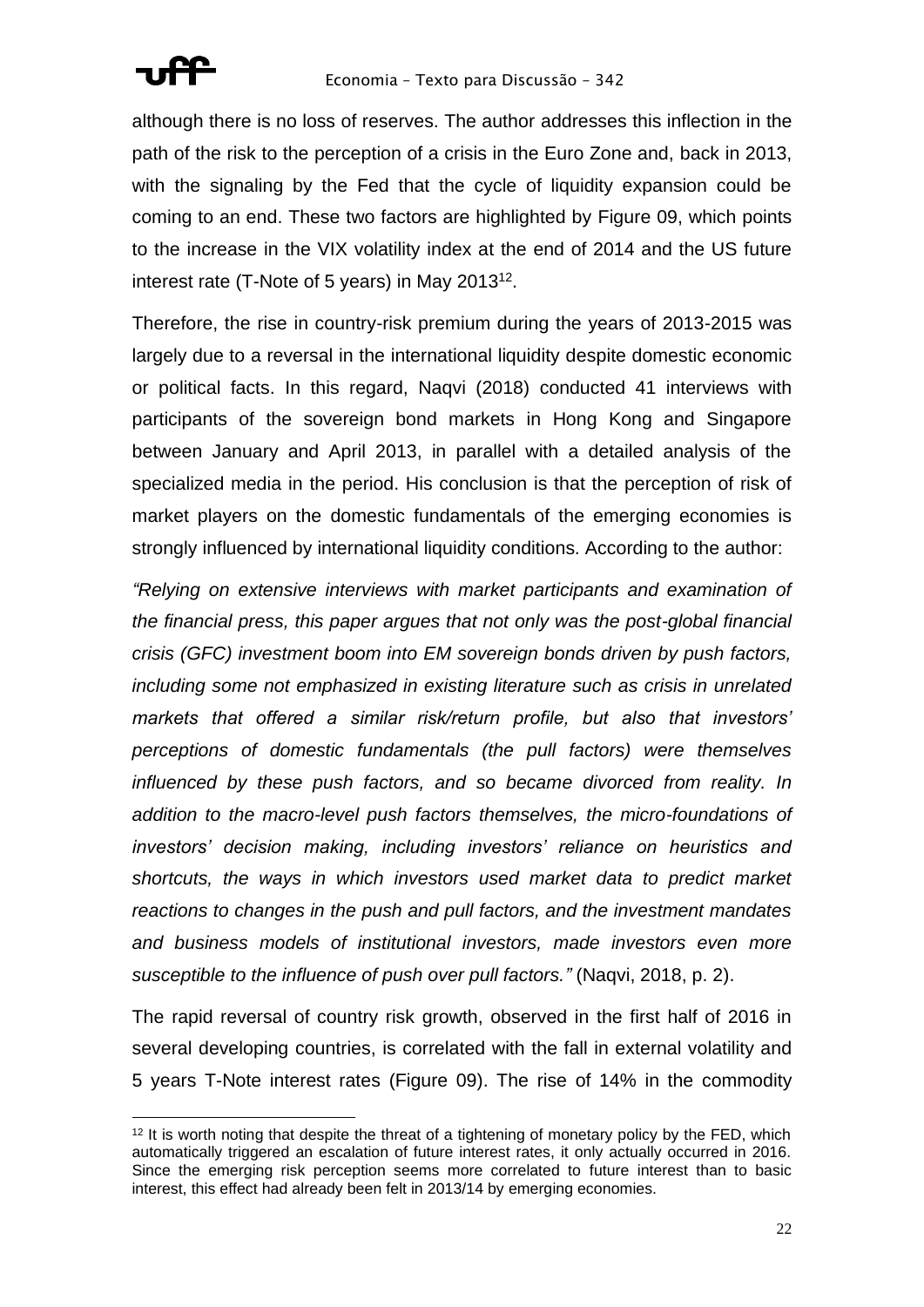

prices in 2017, after a falling from 2012 to 2016 (40% drop in metal and agricultural commodities measured by the IMF), also help to explain the improvement in external conditions.



**Figure 09 – Reversal of International Liquidity**

Source: Authors based on FED and Bloomberg data.

## **6. Final Remarks**

The present paper sought to investigate the role of financial integration of developing economies to international markets in the variability of the country risk variable. We recalled the pull-push debate on determinants of capital inflows in order to contextualize our empirical analysis. Our Principal Component Analysis of the country-risk spread series of ten emerging economies from 1999 to revealed that 86% of the total volatility of the original series can be represented by only two components, suggesting the prevalence of common factors in determining country risk. This evidence, reinforced by the correlation of the first major component with global liquidity indicators, corroborates our hypothesis that the sovereign risk trend is driven by external factors, in line with the push literature.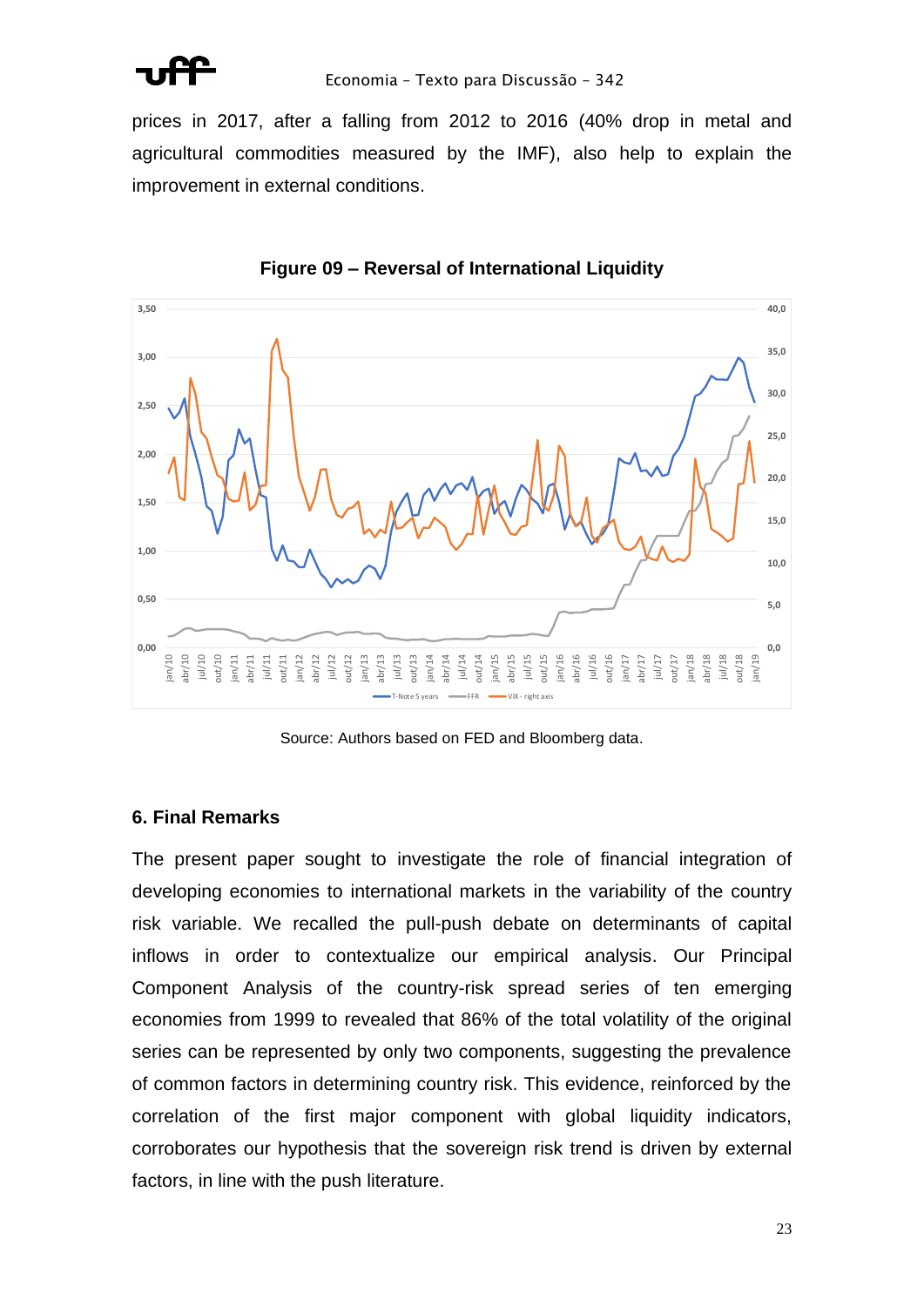

Our contribution is to strengthen the thesis, expressed in Medeiros (2008), about the subordination of cycles in developing economies to global financial cycles. This in effect imposes an (asymmetric) constraint for the management of domestic monetary policy. To avoid capital outflows and/or successive exchange rate devaluations , the domestic interest rate should not remain lower than the international reference interest rate added to its risk premium (Serrano and Summa, 2015). This constraint, as we have seen, has changed significantly in the 2000s. In the recent expansionary cycle of global liquidity, many developing economies seems to have taken advantage of this window of opportunity to simultaneously grow more and reduce their external vulnerability. These two movements ended up having the combined effect of lowering the collective external fragility of the developing economies (Freitas et al., 2016; Serrano, 2013). As a result of this change, developing economies experienced a virtually unprecedented period of reduction of Balance of payments crises.

As we have shown above, these favorable developments led to a once for all structural break at the level of sovereign risk spreads, that have fallen significantly after 2002. This seems to be the reason why the risk has not risen again to the levels prevailing in the 1990s. Although the risk spreads continued to respond to international financial indicators and has risen both during the 2008/2009 world financial crisis, and in 2014/15, when the FED threatened to raise the interest rate and cut the nonconventional monetary policies mechanisms, developing economies are in a better position to deal with those changes. This is what we read in current patter of risk premium spreads that, although still vary in response to changes of the relevant international financial indicators, do it around a significantly lower average.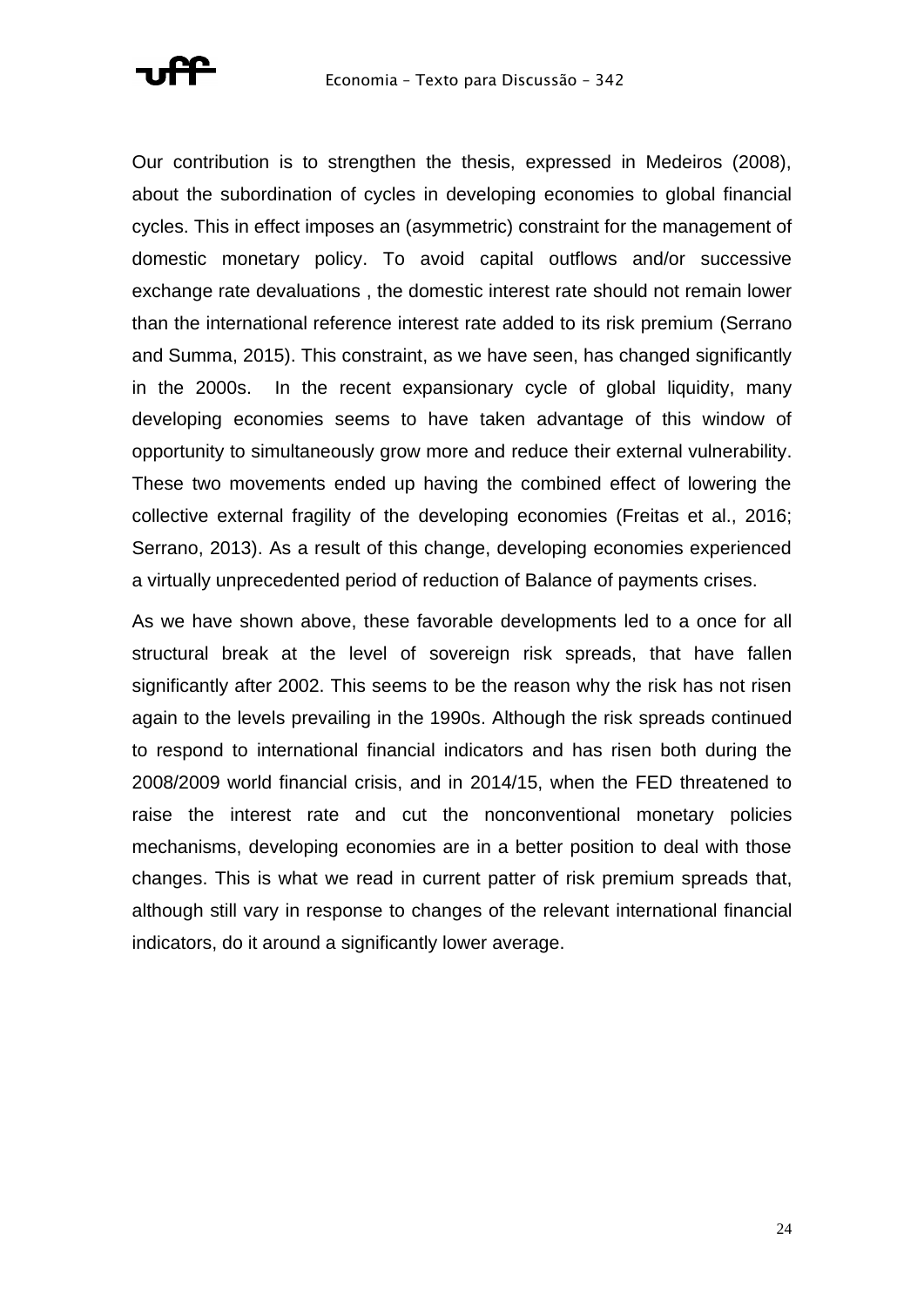

## **6. References**

- Akyüz, Y. 2017. *Playing with fire: Deepened financial integration and changing vulnerabilities of the Global South*, United Kingdon, Oxford University Press
- Bai, J. and Perron, P. 2003. Computation and analysis of multiple structural change models, *Journal of Applied Econometrics*, vol. 18, no. 1, 1–22
- Banco Central do Brasil. 2007. Análise Comparativa de Duas Medidas de Risco-Brasil: Credit Default Swaps e Embi+Br: Banco Central do Brasil Focus
- Blanchard, O. 2004. Fiscal dominance and inflation targeting: lessons from Brazil
- Bruno, V. and Shin, H. S. 2013. Capital Flows, Cross-Border Banking and Global Liquidity
- Calvo, G. A., Leiderman, L., and Reinhart, C. M. 1993. Capital inflows and real exchange rate appreciation in Latin America: the role of external factors, *IMF Staff Papers*, vol. 40, no. 1, 108–151
- Calvo, G. A., Leiderman, L., and Reinhart, C. M. 1996. Inflows of Capital to Developing Countries in the 1990s, *Journal of Economic Perspectives*, vol. 10, no. 2, 123–39
- Canuto, O., Dos Santos, P. F. P., and de Sá Porto, P. C. 2012. Macroeconomics and sovereign risk ratings, *Journal of International Commerce, Economics and Policy*, vol. 3, no. 02, 1250011-1-1250011– 25
- Eichengreen, B. 2016. Global monetary order 29, *The future of the international monetary and financial architecture*, 21
- Farhi, M. 2009. Subpprojeto de Derivativos de Crédito: BNDES-FECAMP Projeto de Pesquisa BNDES-FECAMP
- Fernandez-Arias, E. 1996. The new wave of private capital inflows: Push or pull?, *Journal of Development Economics*, vol. 48, no. 2, 389–418
- Freitas, F., de Medeiros, C. A., and Serrano, F. 2016. Regimes de política econômica e o descolamento da tendência de crescimento dos países em desenvolvimento nos anos 2000, *Dimensões estratégicas do desenvolvimento brasileiro. Continuidade e mudança no cenário global: desafios à inserção do Brasil*, 17–46
- Frenkel, R. and Rapetti, M. 2011. Fragilidad externa o desindustrialización: ¿Cuál es la principal amenaza para América Latina en la próxima década? CEPAL Macroeconomía del Desarrollo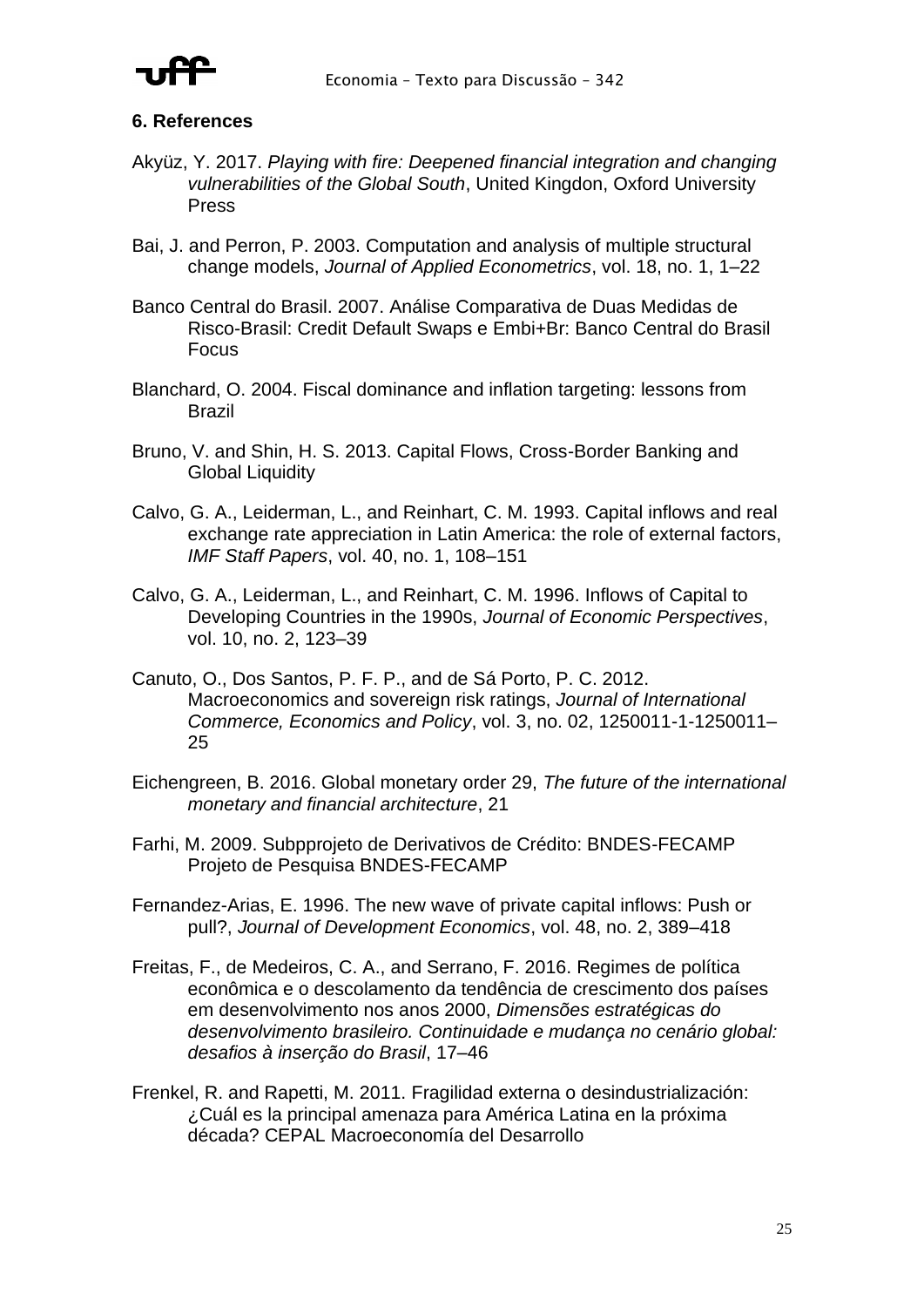

- Gupta, M. S., Mati, A., and Baldacci, M. E. 2008. *Is it (still) mostly fiscal? Determinants of sovereign spreads in emerging markets*, IMF Working Paper, International Monetary Fund
- Hannan, S. A. 2018. Revisiting the Determinants of Capital Flows to Emerging Markets–A Survey of the Evolving Literature: International Monetary Fund
- Johnson, R. A. and Wichern, D. W. 2002. *Applied Multivariate Statistical Analysis*, Upper Saddle River, NJ, Pearson Prentice hall
- Jolliffe, I. 2002. *Principal component analysis*, New York, Springer
- Koepke, R. 2018. What Drives Capital Flows to Emerging Markets? A Survey of the Empirical Literature, *Journal of Economic Surveys*, vol. 0, no. 0
- Lee, J. and Strazicich, M. C. 2003. Minimum Lagrange Multiplier Unit Root Test with Two Structural Breaks, *The Review of Economics and Statistics*, vol. 85, no. 4, 1082–89
- Longstaff, F. A., Pan, J., Pedersen, L. H., and Singleton, K. J. 2011. How Sovereign Is Sovereign Credit Risk?, *American Economic Journal: Macroeconomics*, vol. 3, no. 2, 75–103
- Lütkepohl, H., Saikkonen, P., and Trenkler, C. 2003. Comparison of tests for the cointegrating rank of a VAR process with a structural shift, *Journal of Econometrics*, vol. 113, no. 2, 201–29
- Medeiros, C. A. de. 2008. Financial dependency and growth cycles in Latin American countries, *Journal of Post Keynesian Economics*, vol. 31, no. 1, 79–99
- Naqvi, N. 2018. Manias, Panics and Crashes in Emerging Markets: An Empirical Investigation of the Post-2008 Crisis Period, *New Political Economy*, vol. 0, no. 0, 1–21
- Rey, H. 2015. Dilemma not Trilemma: The Global Financial Cycle and Monetary Policy Independence: National Bureau of Economic Research 21162
- Serrano, F. 2013. Continuity and Change in the International Economic Order: Towards a Sraffian Interpretation of the Changing Trend of Commodity Prices in the 2000s, pp. 195–222, in *Sraffa and the Reconstruction of Economic Theory: Volume Two*, UK, Springer
- Serrano, F. and Summa, R. 2015. Mundell–Fleming without the LM curve: the exogenous interest rate in an open economy, *Review of Keynesian Economics*, vol. 3, no. 2, 248–68
- Taylor, L. 1997. Editorial: The revival of the liberal creed the IMF and the World Bank in a globalized economy, *World Development*, vol. 25, no. 2, 145–52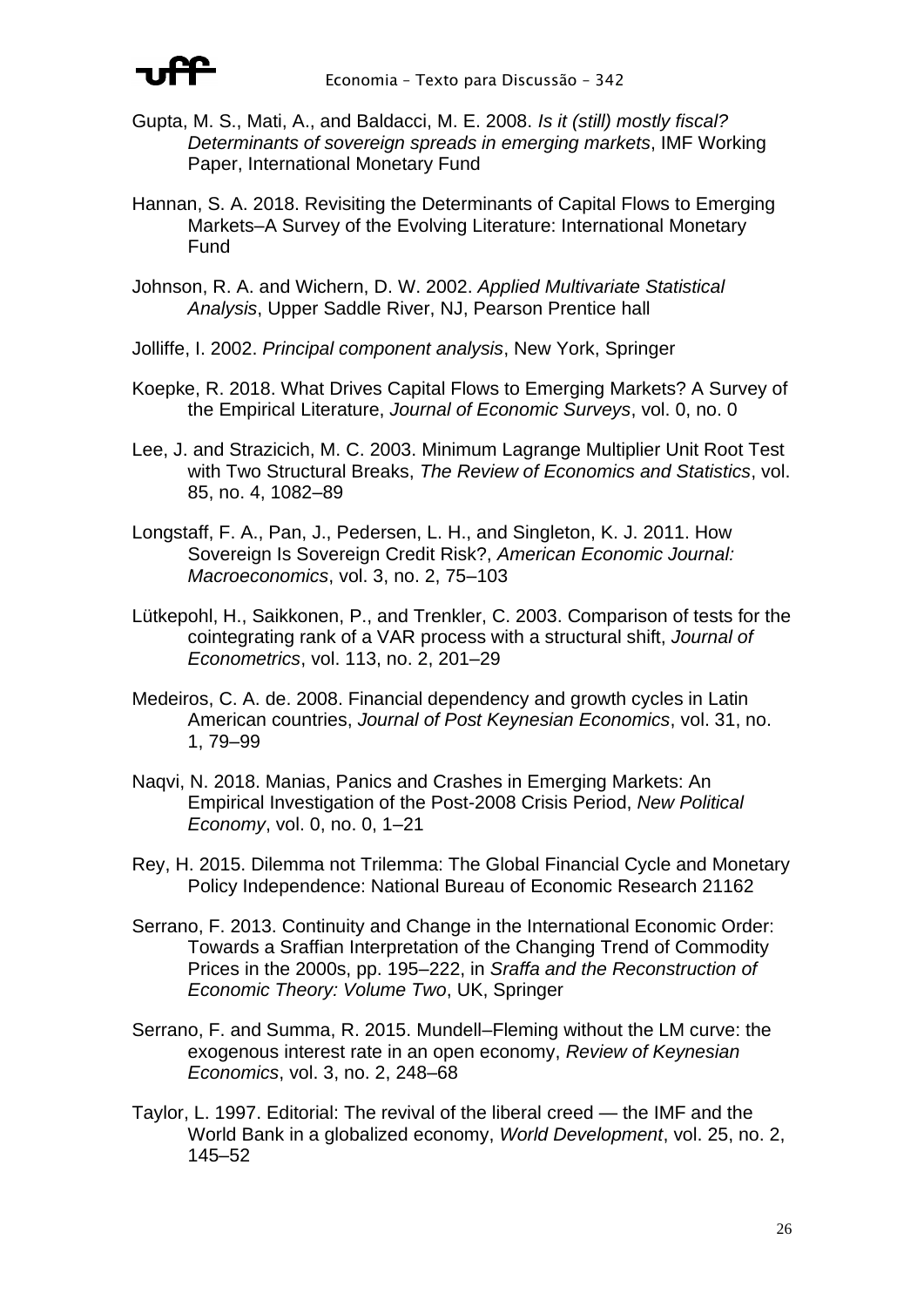

- Taylor, M. P. and Sarno, L. 1997. Capital Flows to Developing Countries: Longand Short-Term Determinants, *The World Bank Economic Review*, vol. 11, no. 3, 451–70
- Vogelsang, T. J. and Perron, P. 1998. Additional Tests for a Unit Root Allowing for a Break in the Trend Function at an Unknown Time, *International Economic Review*, vol. 39, no. 4, 1073–1100